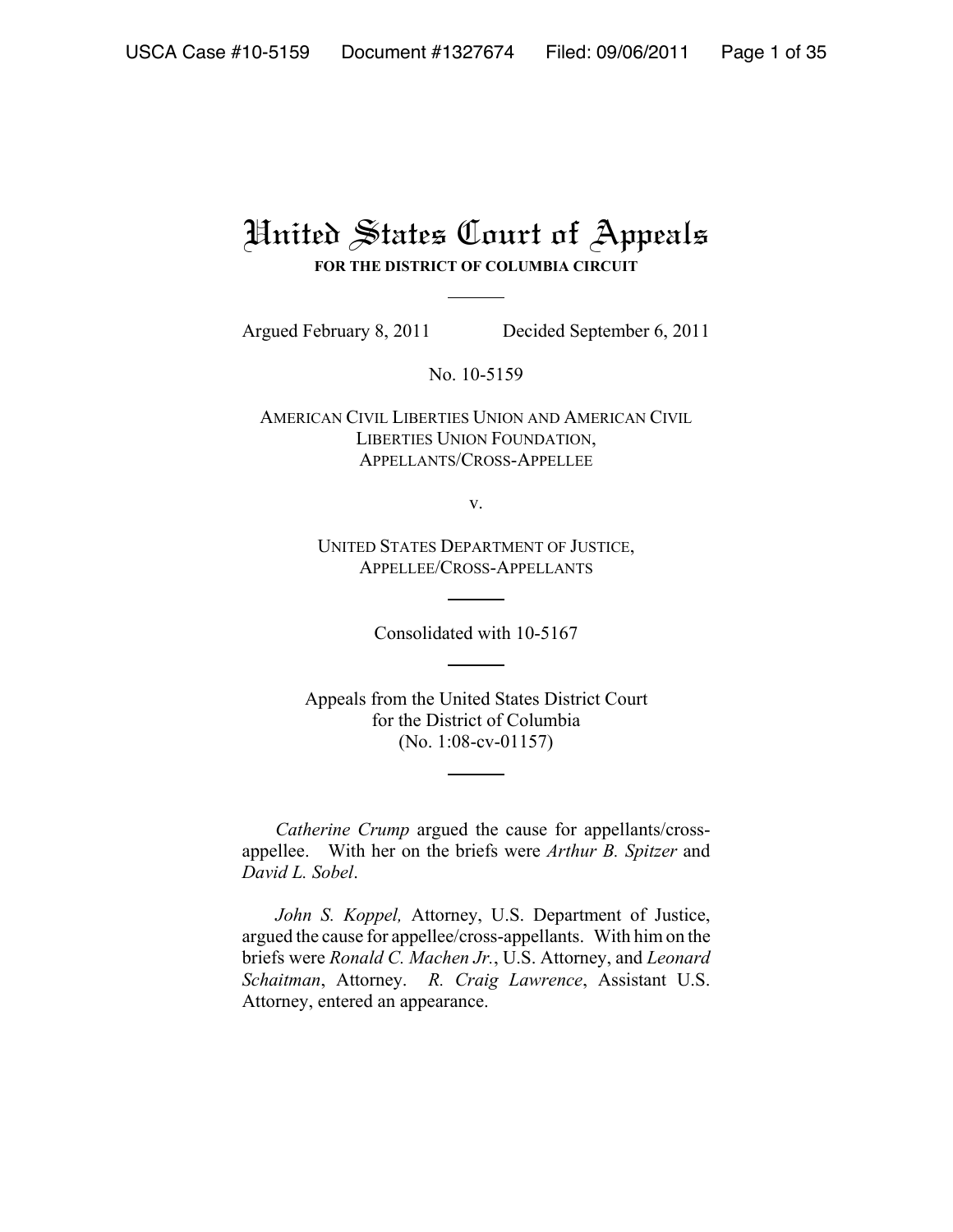Before: GINSBURG and GARLAND, *Circuit Judges*, and WILLIAMS, *Senior Circuit Judge*.

### Opinion for the Court filed by *Circuit Judge* GARLAND.

GARLAND,*Circuit Judge*: The plaintiffs brought this action against the Department of Justice under the Freedom of Information Act, seeking to obtain documents relating to the government's use of cell phone location data in criminal prosecutions. The district court directed the release of certain specified documents and upheld the Department's decision to withhold others. We affirm the court's order requiring the release of the specified documents. Because there are too many factual uncertainties regarding the remaining documents, we vacate the balance of the court's decision and remand the case for further development of the record.

I

Cell phones generate several types of data that can be used to track their users' past or present locations with various degrees of precision.<sup>1</sup> Concerned by reports that federal law

<sup>1</sup> For descriptions of the different kinds of data available, see *In re Application of U.S. for an Order Directing Provider of Elec. Commc'n Serv. to Disclose Records to Gov't*, 534 F. Supp. 2d 585, 589-90 (W.D. Pa. 2008), *vacated*, 620 F.3d 304 (3d Cir. 2010); Kevin McLaughlin, Note, *The Fourth Amendment and Cell Phone Location Tracking: Where Are We?*, 29 HASTINGS COMM.&ENT.L.J.421, 426- 27 (Spring 2007); Recent Development, *Who Knows Where You've Been? Privacy Concerns Regarding the Use of Cellular Phones as Personal Locators*, 18 HARV. J.L. & TECH. 307, 308-10 (Fall 2004); Orin Kerr, *Reader Poll: Do You Know How Cell Phones Work?*, THE VOLOKH CONSPIRACY (Nov. 8, 2010, 1:08 PM), http://volokh.com/ 2010/11/08/.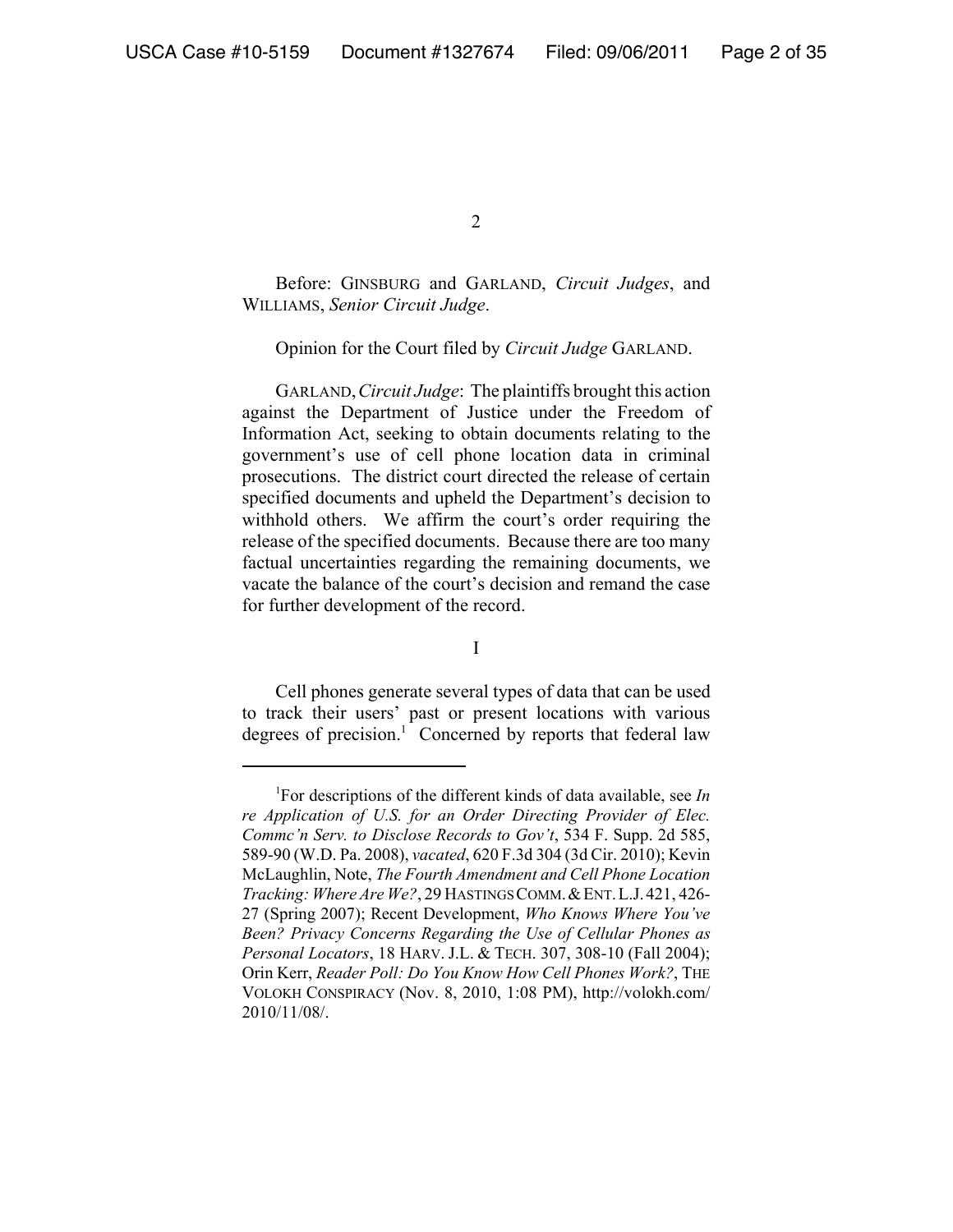enforcement agencies were obtaining these data from telecommunications companies without a judicial determination of probable cause,<sup>2</sup> the American Civil Liberties Union and the American Civil Liberties Union Foundation (ACLU) filed Freedom of Information Act (FOIA) requests with the Drug Enforcement Administration and the Executive Office for United States Attorneys, seeking information relating to the use of warrantless cell phone tracking by certain U.S. Attorneys' Offices. As is relevant to this appeal, the plaintiffs requested records relating to:

> [1] The case name, docket number, and court of all criminal prosecutions, current or past, of individuals who were tracked using mobile location data, where the government did not first secure a warrant based on probable cause for such data, [and]

> [2] Policies, procedures, and practices followed to obtain mobile phone location information for law enforcement purposes.

App. 20, 28.

<sup>3</sup>

<sup>&</sup>lt;sup>2</sup>When the government wants to track an individual's location through his or her cell phone, it submits an application to a judge (usually a magistrate judge) seeking an order compelling a telecommunications company to provide access to the location data. The plaintiffs contend that "[p]rosecutors appear to routinely take the view that the government can obtain cell site location information without a warrant, by simply presenting to a magistrate 'specific and articulable facts showing . . . reasonable grounds to believe that . . . the records or other information sought, are relevant and material to an ongoing criminal investigation.'" ACLU Br. 9 (quoting *In re Application of U.S. for an Order for Disclosure of Telecomms. Records & Authorizing Use of Pen Register & Trap & Trace*, 405 F. Supp. 2d 435, 444 (S.D.N.Y. 2005) (quoting 18 U.S.C. § 2703(d))).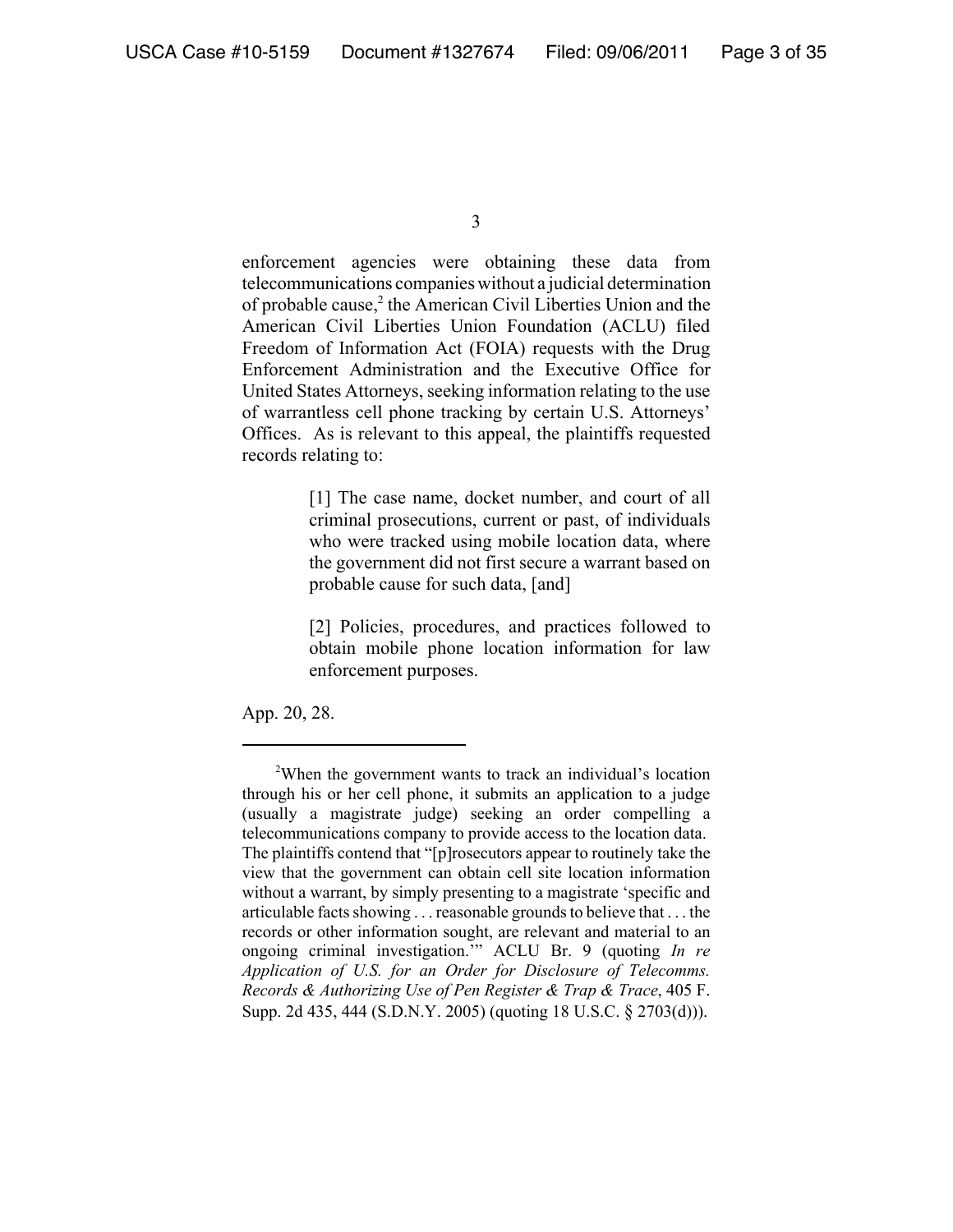On July 1, 2008, the plaintiffs brought suit against the Department of Justice (DOJ) to compel production of the requested records. *See* FOIA, 5 U.S.C. § 552(a)(4)(B). Thereafter, the Department agreed to conduct a search for the requested case names, docket numbers, and courts ("docket information"). It did this by first asking the relevant U.S. Attorneys' Offices to identify applications granted by judges (or magistrate judges), on or after September 12, 2001, to permit the government to obtain cell phone location data from telecommunications companies, where the judge did not make a determination of probable cause. It then asked those offices to provide the docket information for any case in which an individual was prosecuted after such an application was granted. This inquiry generated a list of docket information for 255 criminal prosecutions. Def.'s Statement of Material Facts Not in Dispute at 3-4 (App. 37-38). The Department then withheld the list from disclosure, asserting that it fell within FOIA Exemptions 6 and 7(C). *See* 5 U.S.C. § 552(b)(6), (7)(C).3

The Justice Department also produced a *Vaughn* index describing documents responsive to the plaintiffs' request for "policies, procedures, and practices," and invoking various FOIA exemptions to justify the redaction or withholding of some of those documents. *See Vaughn v. Rosen*, 484 F.2d 820, 826-28 (D.C. Cir. 1973). Among the documents listed in the *Vaughn* index was a "Draft Application" to engage in cell phone tracking (Document 22), which the Department withheld in full,

<sup>&</sup>lt;sup>3</sup>Although FOIA only requires a government agency to disclose "agency records improperly withheld," 5 U.S.C.  $\S$  552(a)(4)(B), and does not "impose[] [any] duty on the agency to create records," *Forsham v. Harris*, 445 U.S. 169, 186 (1980), the Justice Department did not resist compiling or disclosing the list on that ground -- perhaps because it preferred producing the list (if it came to that) to producing the documents from which the list was created.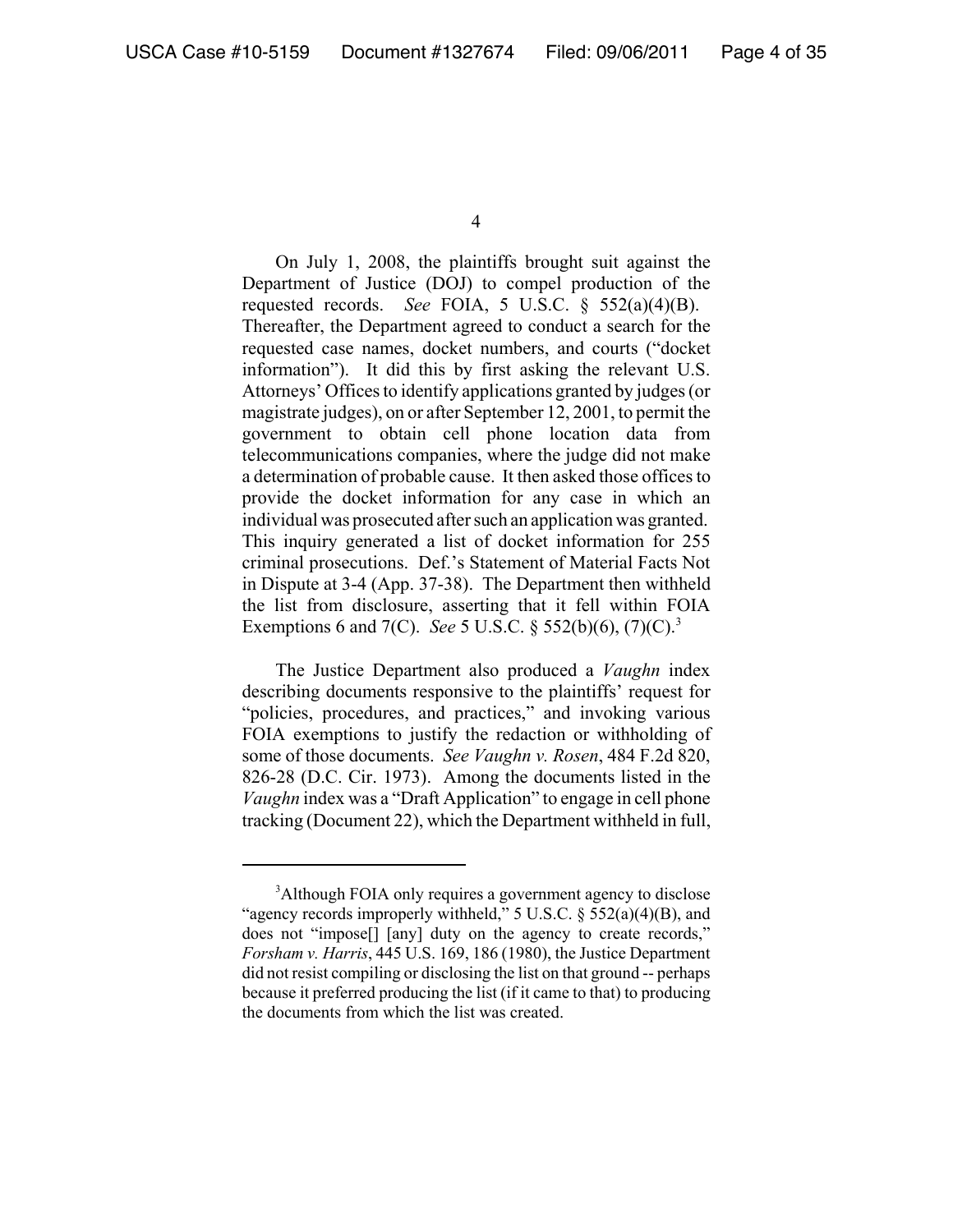and a "Template Application" (Document 29), which the Department produced after redacting the docket number. App. 52, 54. The plaintiffs objected to the withholding of the case name in Document 22, and of the docket numbers in both Documents 22 and 29.<sup>4</sup>

The parties filed cross motions for summary judgment. In assessing the Justice Department's invocation of Exemptions 6 and  $7(C)$ , the district court began by "allocat [ing] a greater privacy interest to persons who were acquitted, or whose cases were dismissed or sealed (and remain under seal), and a considerably lesser privacy interest to persons who were convicted, or who entered public guilty pleas." *ACLU v. Dep't of Justice*, 698 F. Supp. 2d 163, 166 (D.D.C. 2010). The court held that the public interest in disclosure outweighed the privacy interest in the second category but not in the first. Accordingly, the court ordered the Department to release the requested docket information only in cases that ended in convictions or public guilty pleas. *Id.*

With respect to the two government applications for cell phone data, the court concluded that the Department had properly withheld the case name and docket numbers under Exemption 7(C). In light of the plaintiffs' concession that any personally identifiable information about surveillance targets who had not yet been prosecuted could be redacted from the case name, the court refused to order the "meaningless production" of a case name in which "nothing would be left but variants of the phrase 'In re: Application for Cell Site

<sup>4</sup> Other documents listed in the index, or portions thereof, were either produced to the plaintiffs' satisfaction before the district court ruled, *see ACLU v. Dep't of Justice*, 698 F. Supp. 2d 163, 165 n.1 (D.D.C. 2010), or are no longer at issue on this appeal, ACLU Br. 4 n.2, 30 n.21.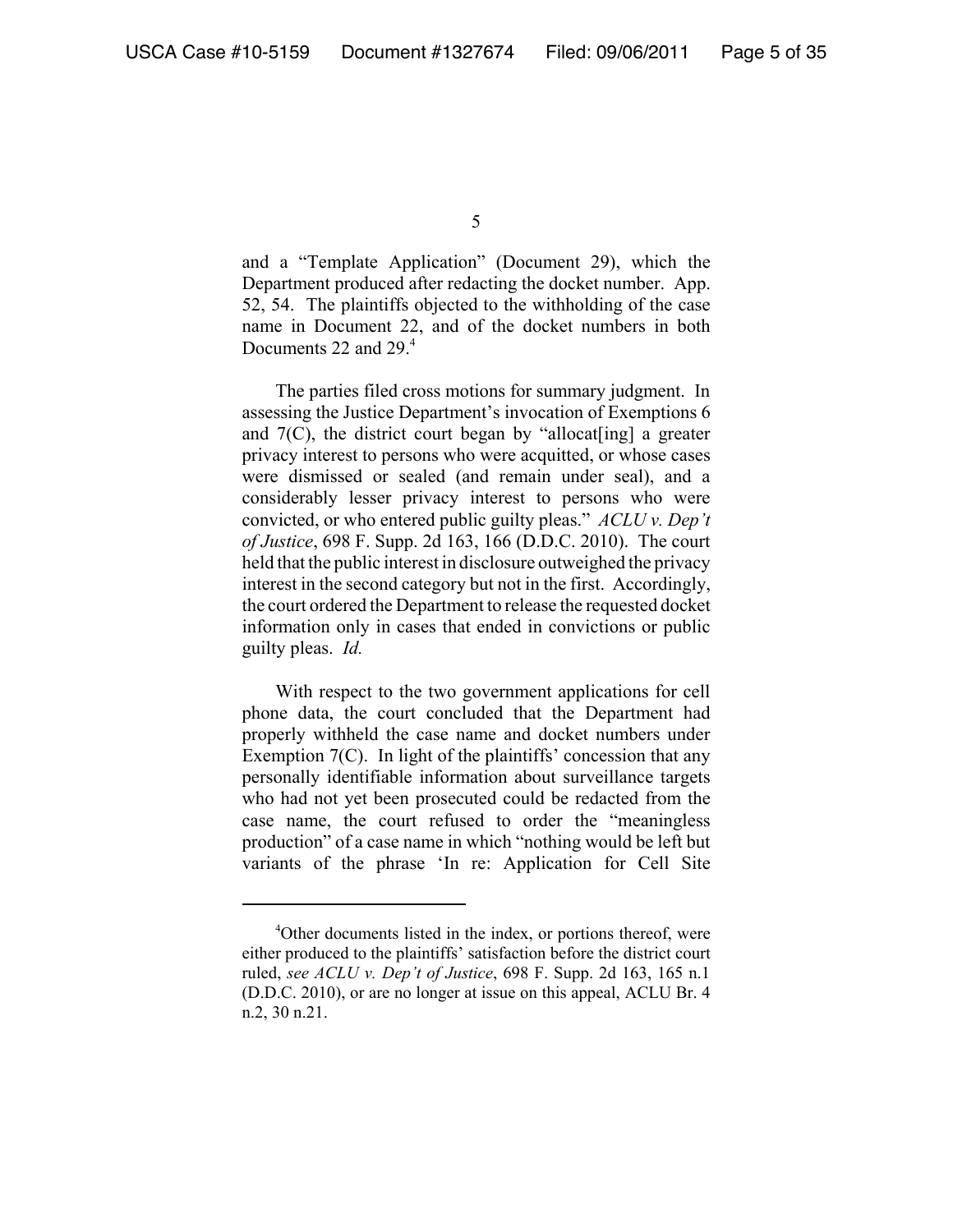Authority.'" *Id.* at 166-67. The court also rejected the plaintiffs' argument that, because such applications are invariably filed under seal, disclosure of the applications' docket numbers would not reveal any personally identifying information. The court found that disclosure "could reveal surveillance targets yet to be prosecuted, . . . either because the cases are not actually sealed, or because the plaintiffs' promised motion to unseal could be successful." *Id.* at 167.

Both parties appeal. The Justice Department challenges the portion of the district court's decision directing it to release docket information in prosecutions of persons who were convicted or entered public guilty pleas. The plaintiffs challenge the portion of the decision denying their request to require the production of docket information in prosecutions of persons who were acquitted, or whose cases were dismissed or sealed (and remain under seal). The plaintiffs also challenge the court's denial of their request to require disclosure of the case name in the "Draft Application" (Document 22), and the docket numbers in both that document and the "Template Application" (Document 29).

II

We review the district court's disposition on summary judgment *de novo*. *See Students Against Genocide v. Dep't of State*, 257 F.3d 828, 833-34 (D.C. Cir. 2001). "In the FOIA context this requires that we ascertain whether the agency has sustained its burden of demonstrating that the documents requested are . . . exempt from disclosure under the FOIA." *Gallant v. NLRB*, 26 F.3d 168, 171 (D.C. Cir. 1994); *see* 5 U.S.C.  $\S 552(a)(4)(B)$  (stating that "the burden is on the agency to sustain its action").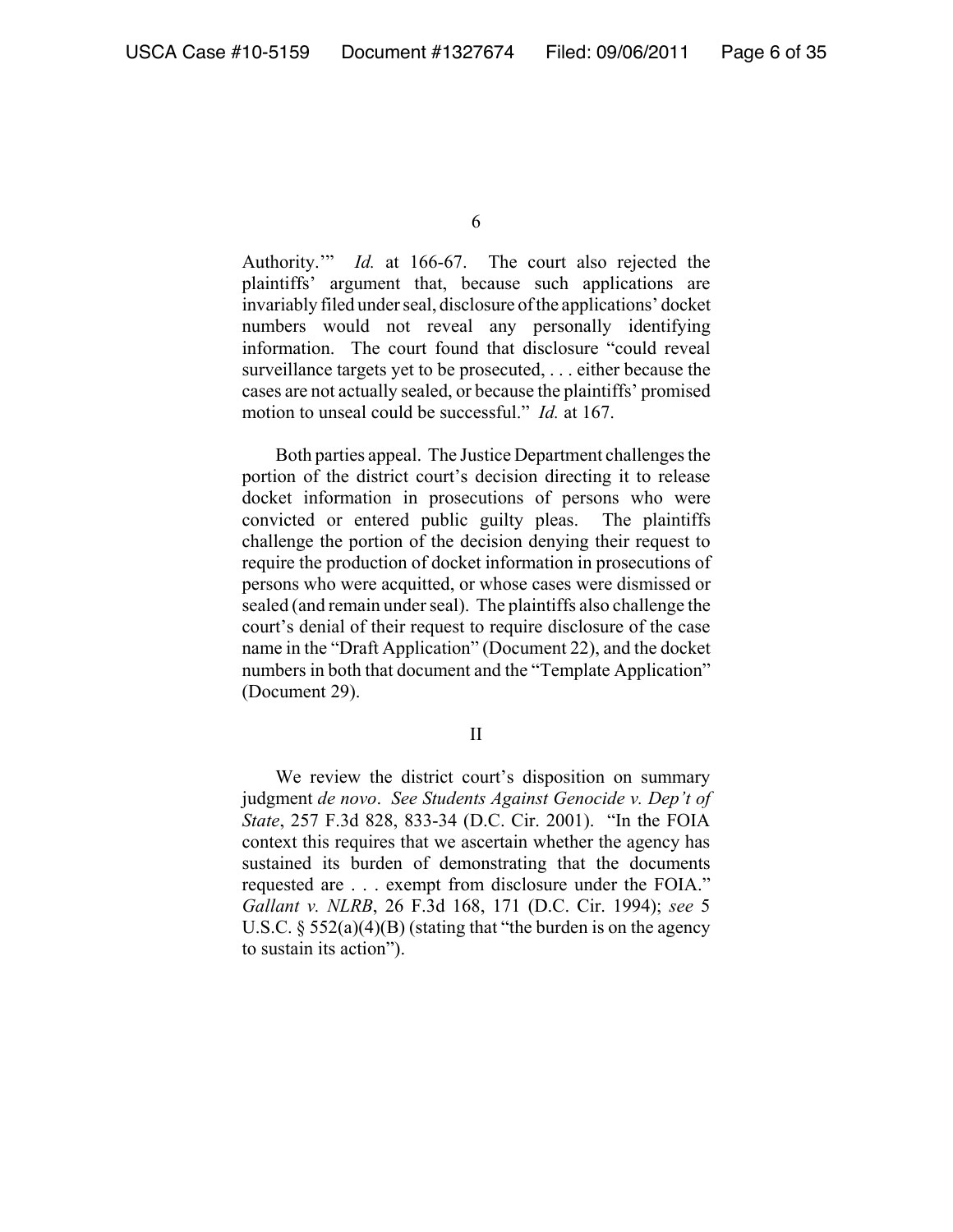FOIA was intended "to pierce the veil of administrative secrecy and to open agency action to the light of public scrutiny." *Dep't of the Air Force v. Rose*, 425 U.S. 352, 361 (1976) (internal quotation marks omitted). "Although Congress enumerated nine exemptions from the disclosure requirement, 'these limited exemptions do not obscure the basic policy that disclosure, not secrecy, is the dominant objective of the Act.'" *Nat'l Ass'n of Home Builders v. Norton*, 309 F.3d 26, 32 (D.C. Cir. 2002) (quoting *Rose*, 425 U.S. at 361). "At all times[,] courts must bear in mind that FOIA mandates a 'strong presumption in favor of disclosure,'" *id.* (quoting *U.S. Dep't of State v. Ray*, 502 U.S. 164, 173 (1991)), "and that the statutory exemptions, which are exclusive, are to be 'narrowly construed,'" *id.* (quoting *Rose*, 425 U.S. at 361). As the Supreme Court reminded appellate courts just this year, it has "often noted the Act's goal of broad disclosure and insisted that the exemptions be given a narrow compass." *Milner v. Dep't of the Navy*, 131 S. Ct. 1259, 1265 (2011) (internal quotation marks omitted).

FOIA Exemptions 6 and 7(C) seek to protect the privacy of individuals identified in certain agency records. Under Exemption 6, "personnel and medical files and similar files" may be withheld if disclosure "would constitute a clearly unwarranted invasion of personal privacy." 5 U.S.C. § 552(b)(6). Under Exemption 7(C), "records or information compiled for law enforcement purposes" may be withheld "to the extent that" disclosure "could reasonably be expected to constitute an unwarranted invasion of personal privacy." 5 U.S.C. § 552(b)(7)(C). Although the Justice Department relied on both exemptions in the district court, we need only consider whether it properly invoked Exemption 7(C). The plaintiffs concede that the requested records are subject to that exemption because they are "records compiled for law enforcement purposes." *See ACLU*, 698 F. Supp. 2d at 165 n.2. And because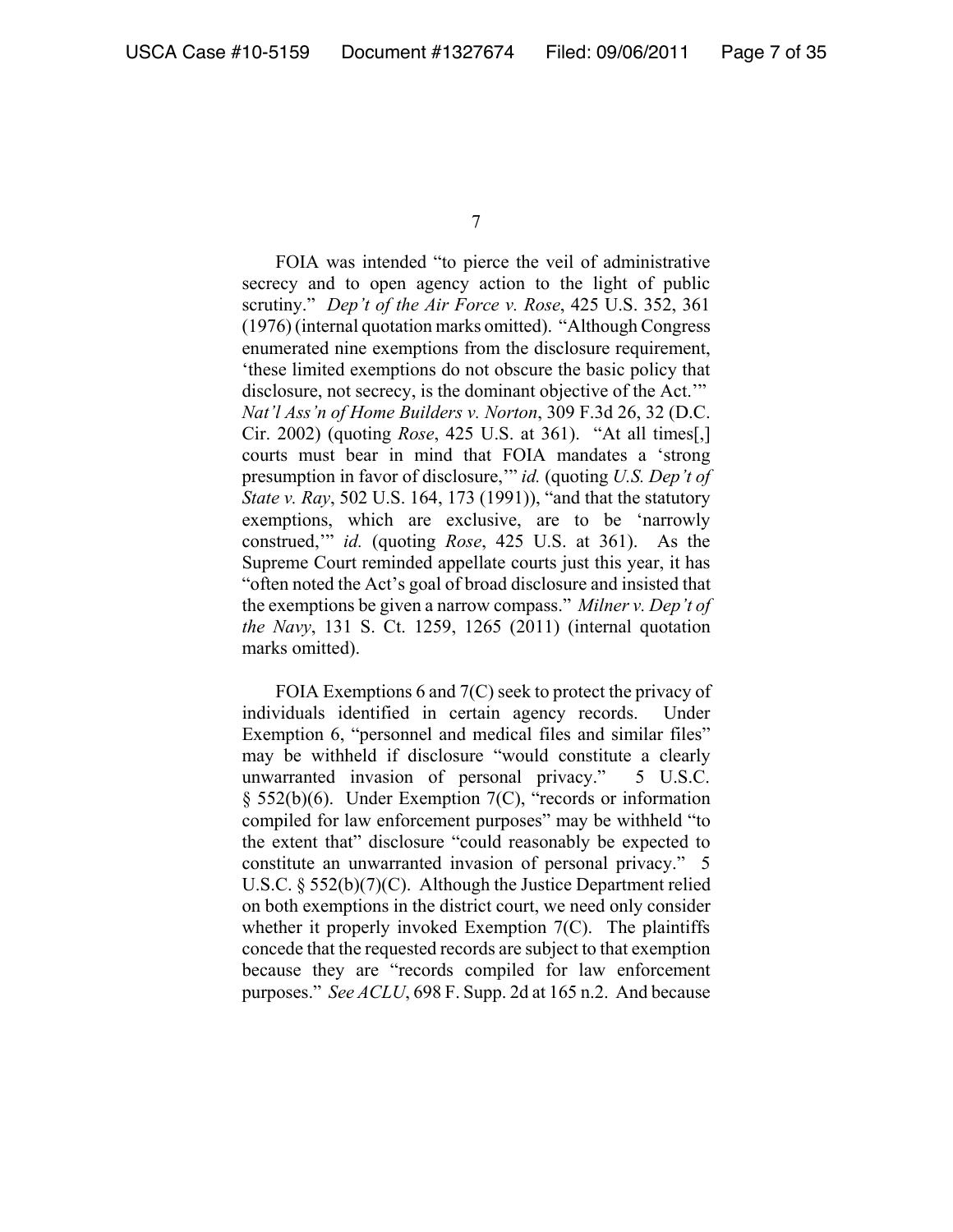Exemption 7(C) permits withholding of such records if disclosure would constitute an "unwarranted" invasion of personal privacy, while Exemption 6 requires a "*clearly* unwarranted" invasion to justify nondisclosure, "Exemption 7(C) is more protective of privacy than Exemption 6" and thus establishes a lower bar for withholding material. *U.S. Dep't of Defense v. FLRA*, 510 U.S. 487, 496 n.6 (1994); *see also Nat'l Archives & Records Admin. v. Favish*, 541 U.S. 157, 165-66  $(2003)^5$ 

In deciding whether the release of particular information constitutes an "unwarranted" invasion of privacy under Exemption  $7(C)$ , we "must balance the public interest in disclosure against the [privacy] interest Congress intended the Exemption to protect." *U.S. Dep't of Justice v. Reporters Comm. for Freedom of the Press*, 489 U.S. 749, 776 (1989); *see Favish*, 541 U.S. at 171; *Ray*, 502 U.S. at 175 (quoting *Rose*, 425 U.S. at 372). The public interest that must be weighed in this balance is the extent to which disclosure advances "the basic purpose of the Freedom of Information Act 'to open agency action to the light of public scrutiny,'" *Reporters Comm.*, 489 U.S. at 772 (quoting *Rose*, 425 U.S. at 372), thereby furthering "the citizens' right to be informed about 'what their government is up to,'" *id.* at 773.

In this Part, we examine the material the district court ordered the Justice Department to disclose: docket information (case name, docket number, and court) from criminal cases in which the government prosecuted individuals after judges

<sup>&</sup>lt;sup>5</sup>As a consequence, we do not address the parties' dueling postargument letters discussing the manner in which the Supreme Court's recent decision in *Milner*, *see* 131 S. Ct. at 1271, which narrowly construed the term "personnel" in FOIA Exemption 2, affects the proper construction of FOIA Exemption 6.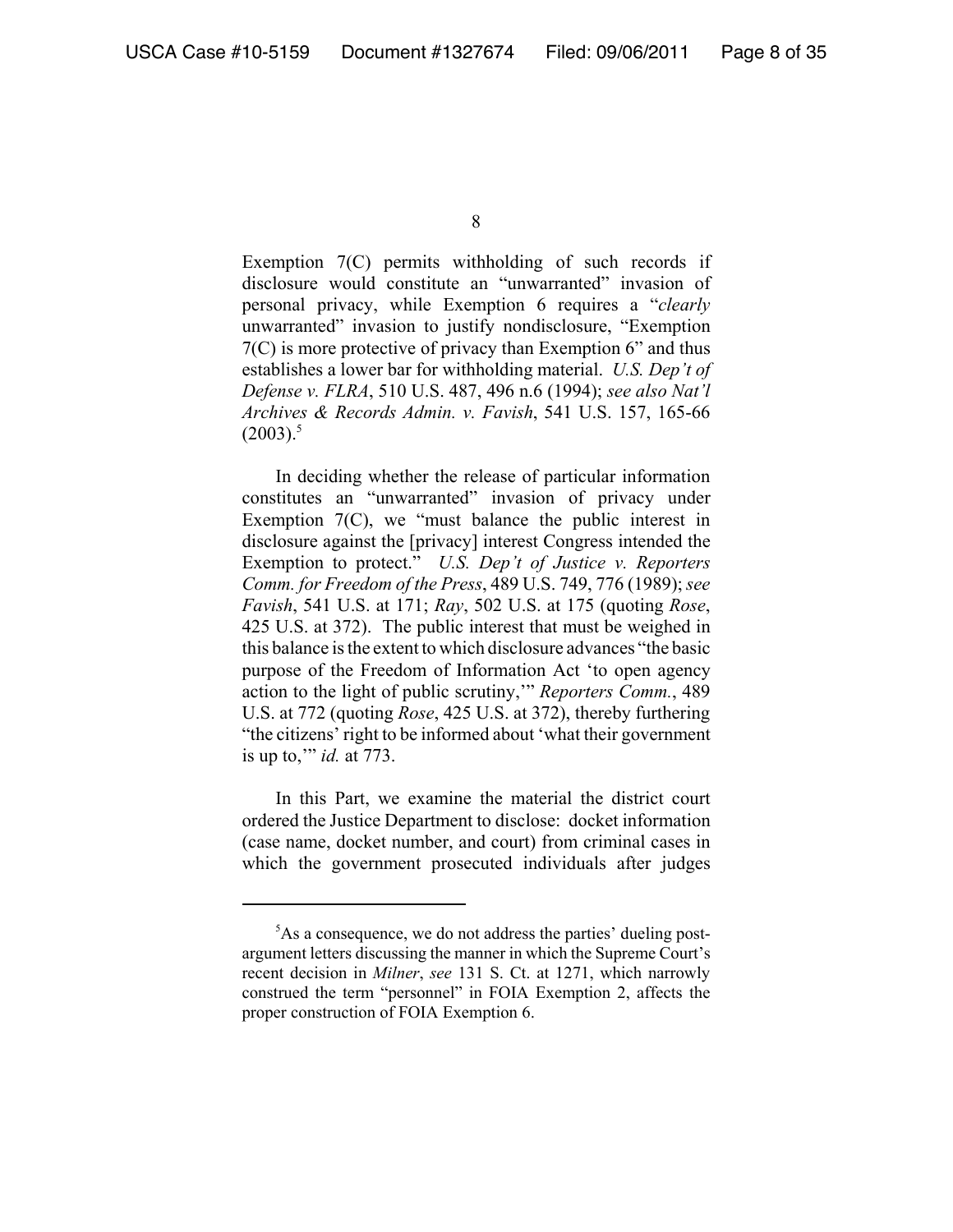granted applications for cell phone location data without a determination of probable cause, and in which those individuals were subsequently convicted or entered public guilty pleas. In Subpart A we consider the privacy interest and in Subpart B the public interest attendant to disclosure. In Part III, we consider the material that the district court declined to order the Department to disclose.

#### A

1. The first question we must ask is whether there is any privacy interest at stake here. In a given case, after all, the disclosure of the docket number, case name, and court may alone reveal little or nothing about an individual: the number and court plainly would not, and although the case name might (if it included more than just a relatively common last name), by itself it would disclose neither the charges nor the disposition. Nonetheless, in evaluating the privacy impact of the release of information, the courts have taken into consideration potential derivative uses of that information.<sup>6</sup> And here, it would take

<sup>6</sup> *See Dep't of Defense v. FLRA*, 510 U.S. at 501; *Ray*, 502 U.S. at 177; *FLRA v. U.S. Dep't of the Treasury*, 884 F.2d 1446, 1452 (D.C. Cir. 1989); *NARFE v. Horner*, 879 F.2d 873, 878 (D.C. Cir. 1989); *see also infra* note 15. As we explained in *NARFE v. Horner*:

In virtually every case in which a privacy concern is implicated, someone must take steps after the initial disclosure in order to bring about the untoward effect. Disclosure does not, literally by itself, constitute a harm; it is the requester's (or another's) reaction to the disclosure that can sting. This is only more obvious where disclosure of the information invades someone's privacy not because it is embarrassing but because it invites unwanted intrusions. Where there is a substantial probability that disclosure will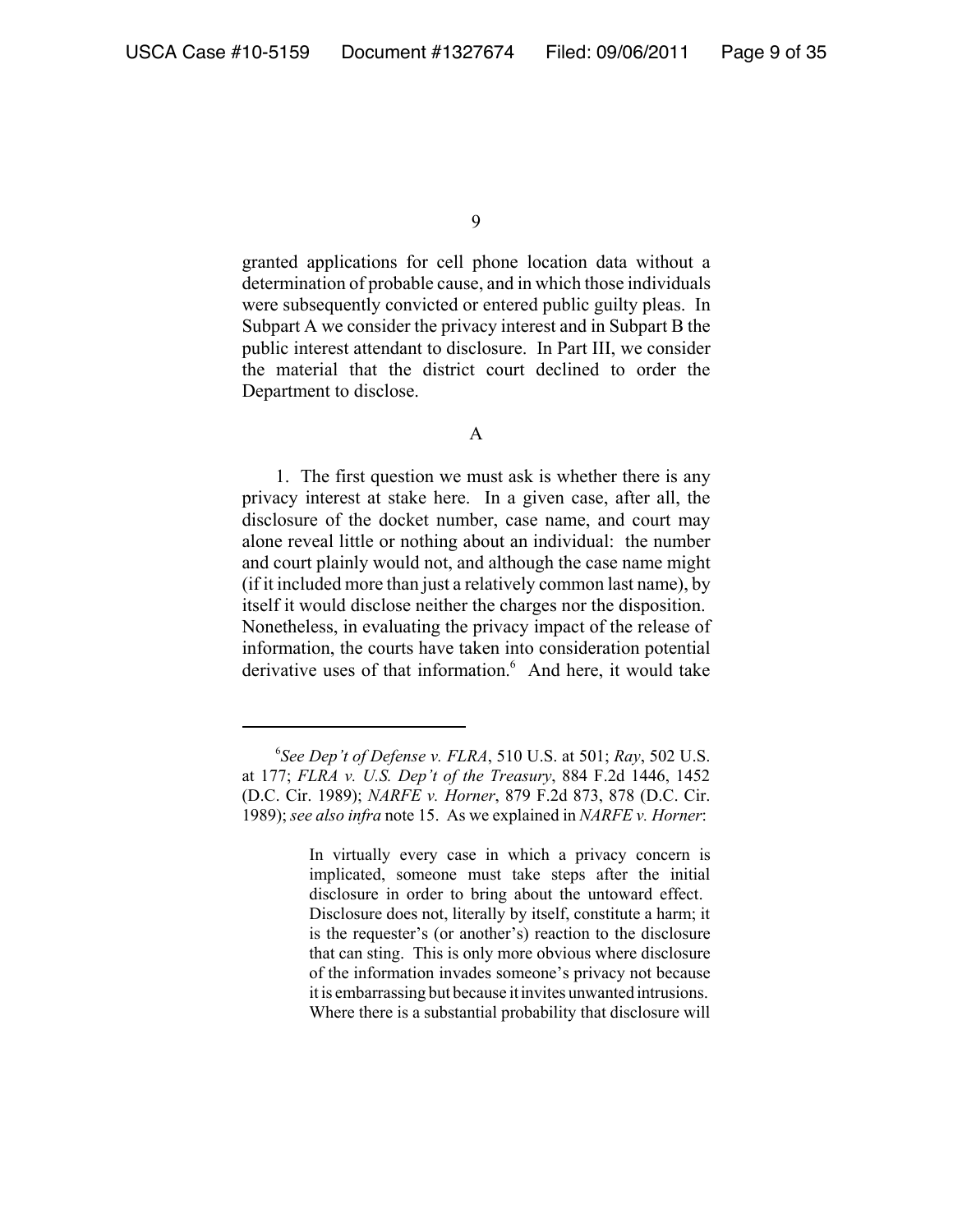little work for an interested person to use the docket information on the government's list to look up the underlying case files in the public records of the courts, and therein find the information of interest. Although this can be done manually, it can also be readily accomplished using the federal court system's own public-access database, Public Access to Court Electronic Records (PACER),<sup>7</sup> or private databases like Westlaw or LexisNexis. Indeed, the plaintiffs have made clear that they intend to use the docket information in this way. ACLU Reply Br. 23-24.

There is also the question of just how much of a privacy interest a defendant retains regarding the facts of his or her conviction or public guilty plea. We tend to agree with the district court that the disclosure of convictions and public pleas is at the lower end of the privacy spectrum. The parties agree as well. *See* ACLU Reply Br. 11; DOJ Br. 19. This is not to say that a convicted defendant has *no* privacy interest in the facts of his conviction. As the government points out, disclosure of a criminal conviction may be "embarrassing [and] stigmatizing," and may endanger one's prospects "for successful reintegration into the community." DOJ Br. 20-21, 26. But it is to say that those interests are weaker than for individuals who have been acquitted or whose cases have been dismissed. *Accord* ACLU Reply Br. 11; DOJ Br. 19. And they are plainly substantially

879 F.2d at 878.

cause an interference with personal privacy, it matters not that there may be two or three links in the causal chain.

<sup>7</sup> PACER, provided by the federal judiciary, "is an electronic public access service that allows users to obtain case and docket information from [all] federal appellate, district and bankruptcy courts." PACER: Public Access to Court Electronic Records, http://www.pacer.gov.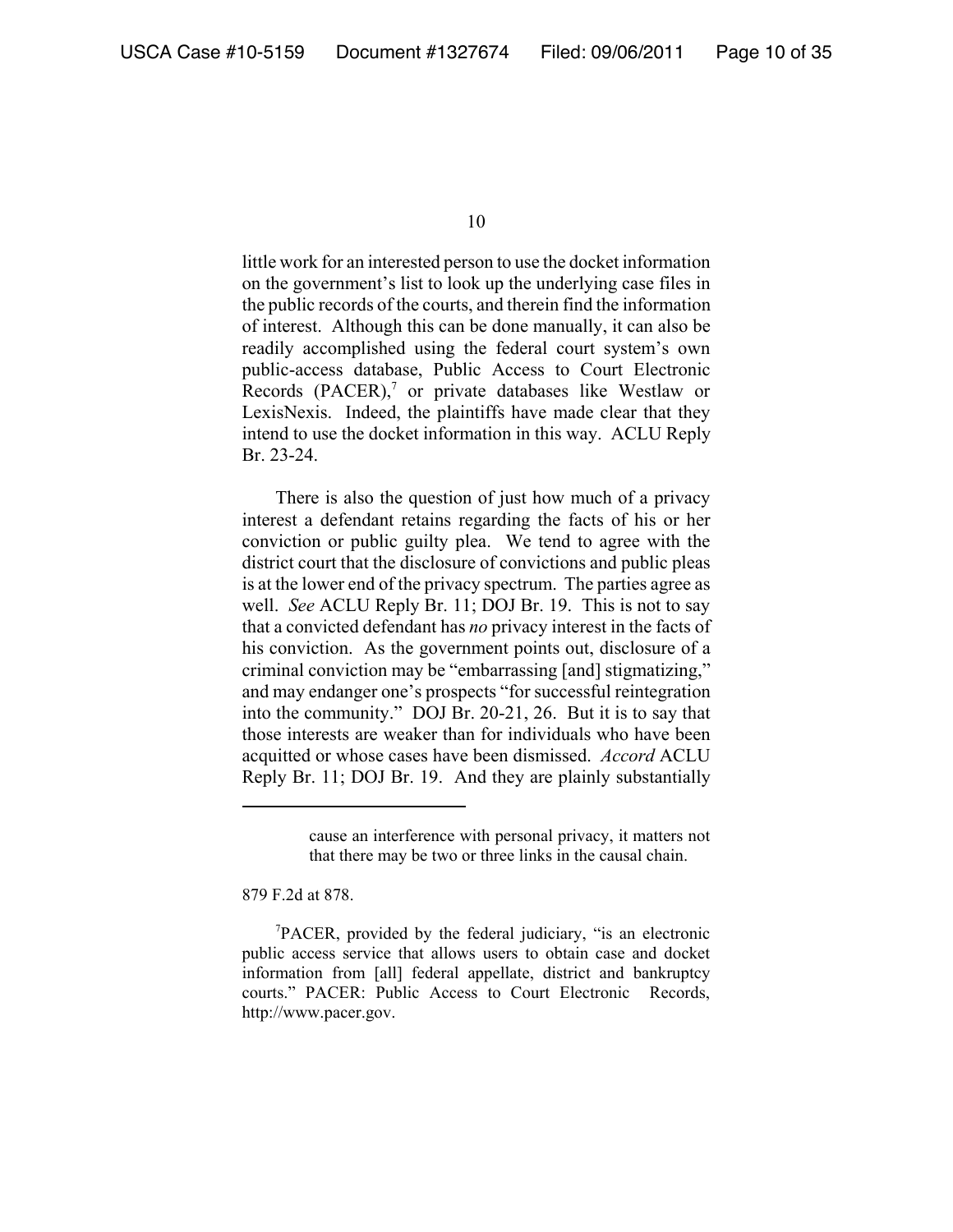weaker than the privacy interests of individuals who have been investigated but never publicly charged at all. *See Fund for Constitutional Gov't v. Nat'l Archives & Records Serv.*, 656 F.2d 856, 864 (D.C. Cir. 1981) ("Typically, the decision not to prosecute insulates individuals who have been investigated but not charged from th[e] rather significant intrusion into their lives" occasioned by public indictment.).8

Nonetheless, there is no real dispute that the scope of Exemption 7(C) can extend even to convictions and public pleas. In *U.S. Department of Justice v. Reporters Committee for Freedom of the Press*, the Supreme Court held that release of the contents of an FBI "rap sheet" -- which may have included a record of the subject's convictions -- constituted an unwarranted invasion of personal privacy under FOIA Exemption 7(C). *See* 489 U.S. at 780. The Court held "as a categorical matter" that "a third party's request for law enforcement records or information about a private citizen can reasonably be expected to invade that citizen's privacy," and that such records may

<sup>&</sup>lt;sup>8</sup>The Justice Department correctly notes this court has held that disclosure of records revealing that an individual was involved or mentioned in a law enforcement investigation implicates a significant privacy interest. *See Schrecker v. U.S. Dep't of Justice*, 349 F.3d 657, 661, 666 (D.C. Cir. 2003); *Safecard Servs., Inc. v. SEC*, 926 F.2d 1197, 1205 (D.C. Cir. 1991); *Fitzgibbon v. CIA*, 911 F.2d 755, 767 (D.C. Cir. 1990); *Senate of the Commonwealth of P.R. v. U.S. Dep't of Justice*, 823 F.2d 574, 588 (D.C. Cir. 1987); *Fund for Constitutional Gov't*, 656 F.2d at 863-64, 873; *Bast v. Dep't of Justice*, 665 F.2d 1251, 1254 (D.C. Cir. 1981); *see also Favish*, 541 U.S. at 166; *Blackwell v. FBI*, 2011 WL 2600831, at \*2 (D.C. Cir. July 1, 2011). But in those cases, the subjects of the court's concern were individuals who had never been charged, let alone convicted. Moreover, we again note that the question in this case is not whether a convicted defendant has any privacy interests, but rather how much of an interest he has in the public-record facts of his conviction.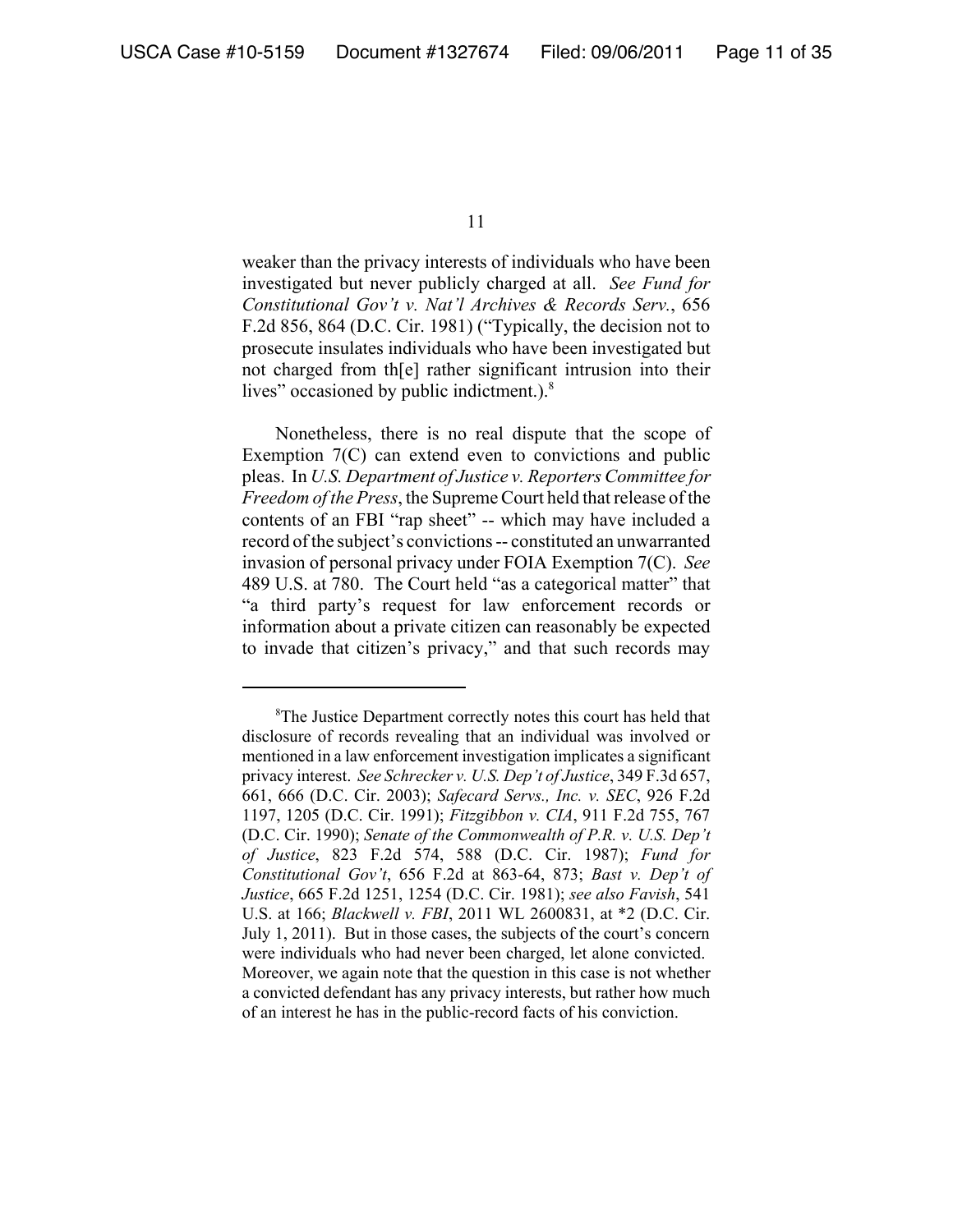therefore not be disclosed in the absence of a cognizable public interest. *Id.* As the docket numbers and case names the plaintiffs seek constitute "law enforcement . . . information" that will (through derivative use) identify private citizens who have been criminally prosecuted, disclosure implicates those citizens' privacy interests.

2. The privacy interests at stake in this case, however, are considerably weaker than those at issue in *Reporters Committee*. The law enforcement records at issue there were rap sheets that revealed the subjects' "date of birth and physical characteristics, as well as a history of arrests, charges, convictions, and incarcerations" in every jurisdiction in the country. 489 U.S. at 752. And they covered the subject's entire life: the FBI normally preserved a rap sheet until its subject turned eighty years old. *Id.*

Here, the information sought is quite different. As already noted, the list alone contains little that is personal. But even if the docket information is used to find the underlying proceedings, for any particular individual it most likely would reveal only a single prosecution, rather than a comprehensive scorecard of the person's entire criminal history.<sup>9</sup> It would disclose only information concerning a conviction or plea; it would not disclose mere charges or arrests. It would disclose only information that has already been the subject of a public proceeding (either a trial or public guilty plea), rather than actions (like arrests) that may not have taken place in public. It would disclose only information that is available in public records, which post-indictment filings always are and arrests

<sup>9</sup> Disclosure would reveal more than one prosecution only if there were multiple prosecutions of the same individual among the 255 prosecutions listed. The Justice Department has not suggested that is the case.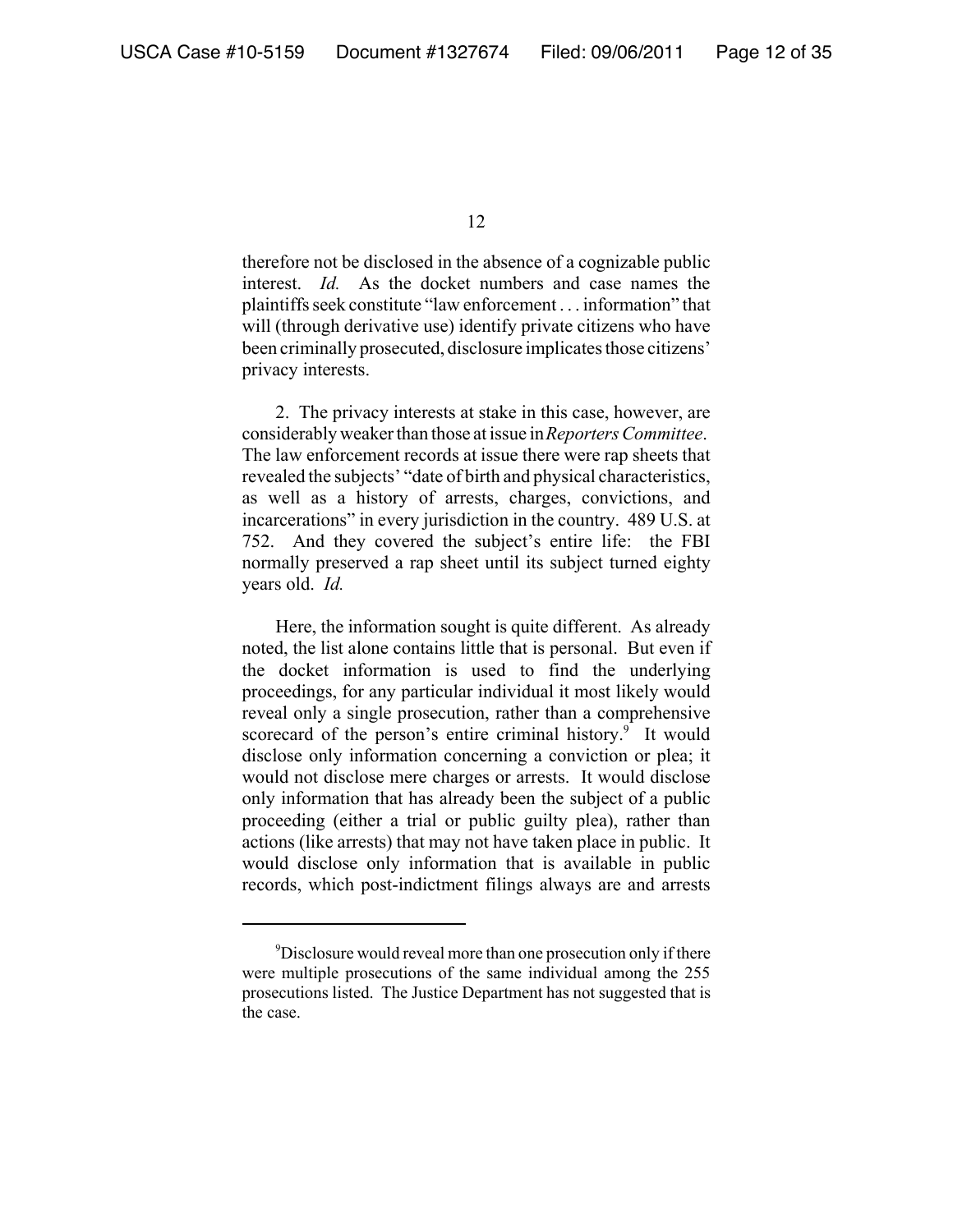may not be. *Cf. Reporters Comm.*, 489 U.S. at 754 n.2 (noting that in 47 states, "nonconviction data cannot be disclosed at all for non-criminal justice purposes, or may be disclosed only in narrowly defined circumstances, for specified purposes").<sup>10</sup> Finally, the information at issue here is all less than (and probably quite a bit less than) ten years old,<sup>11</sup> unlike the *Reporters Committee* rap sheets that recorded a lifetime of everything from major crimes to youthful indiscretions.

The fact that information about these proceedings is readily available to the public reduces further still the incursion on privacy resulting from disclosure. In *Reporters Committee*, the

<sup>&</sup>lt;sup>10</sup>The Justice Department insists that these distinctions are irrelevant. After all, it notes, "the information that the Court held had been properly protected" in *Reporters Committee* "related to a single individual, Charles Medico, who may or may not have actually been prosecuted," and "nowhere did the Court suggest that 'rap sheets' of individuals who had only been prosecuted on one occasion could not be withheld." DOJ Br. 24-25. But *Reporters Committee* considered rap sheets as "a categorical matter" -- "without regard to individual circumstances" -- and barred disclosure in the absence of a cognizable public interest because of "the practical obscurity" of their contents. 489 U.S. at 780. As noted in Part II.A.3 below, the factors that rendered rap sheet information practically obscure do not apply to the individual public prosecutions at issue in this case.

<sup>&</sup>lt;sup>11</sup>The Justice Department compiled the list of docket information by asking U.S. Attorneys' Offices about applications for location data that were granted after September 12, 2001. Def.'s Statement of Material Facts Not in Dispute at 3 (App. 37); *see* Oral Arg. Recording 23:48-24:04. Since the docket information at issue here comes only from cases that subsequently led to indictments, and hence that had to have been filed after that date, and then only when the indictments led to pleas or convictions, which had to have come later still, it is likely that the information at issue relates to cases that are substantially less than ten years old.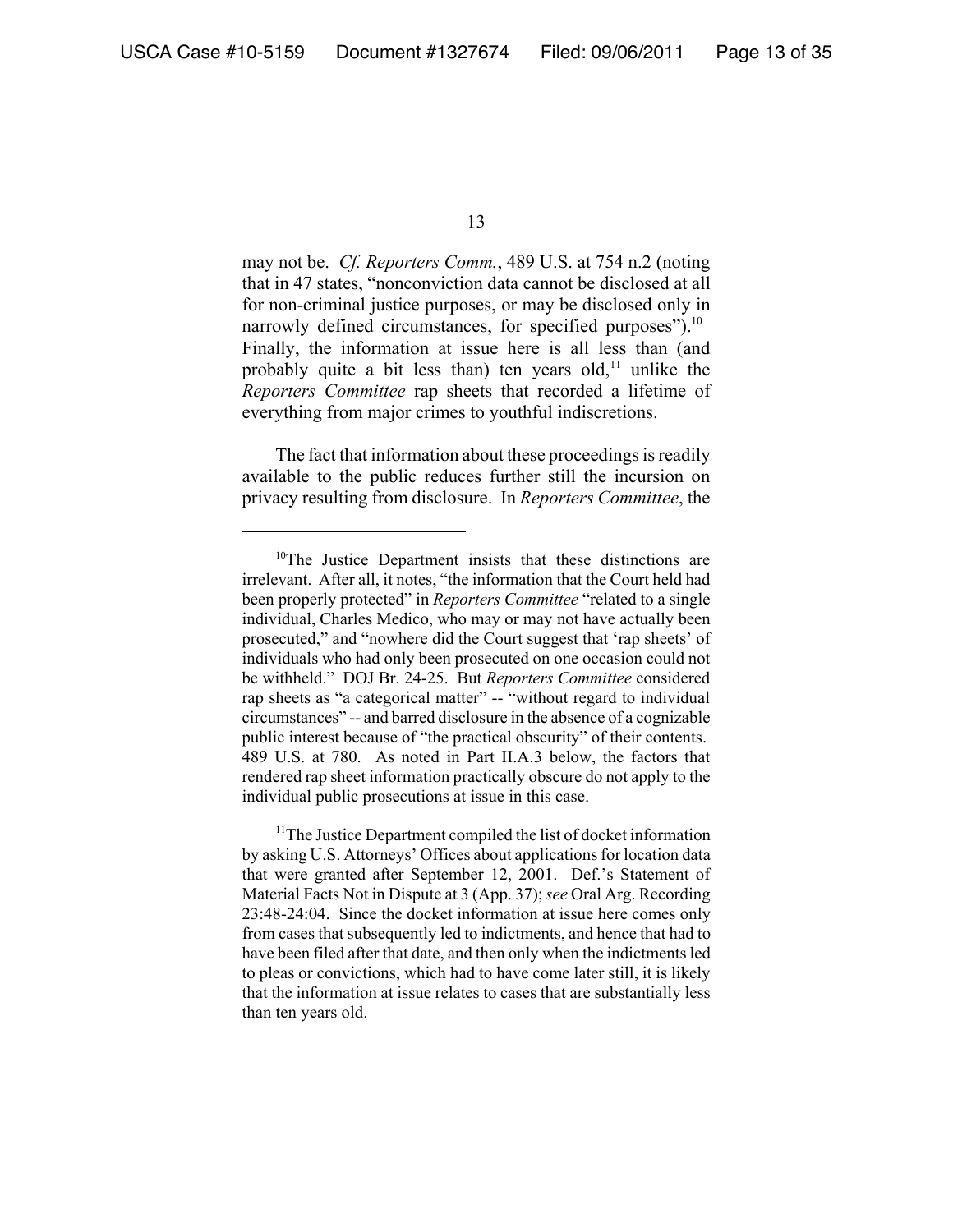Court recognized that "the extent of the protection accorded a privacy right at common law rested in part on the degree of dissemination of the allegedly private fact," and that "information may be classified as 'private' if it is . . . not freely available to the public." *Id.* at 763-64. It further noted that, although "one did not necessarily forfeit a privacy interest in matters made part of the public record, . . . the privacy interest [in such matters] was diminished." *Id.* at 764 n.15; *see id.* ("[T]he interests in privacy *fade* when the information involved already appears on the public record." (quoting *Cox Broad. Corp. v. Cohn*, 420 U.S. 469, 494-95 (1975)); *Bartholdi Cable Co. v. FCC*, 114 F.3d 274, 282 (D.C. Cir. 1997) (affirming agency's decision to release documents identifying individuals responsible for regulatory violations because their Exemption 6 privacy interests were "'minor' . . . given that these individuals have been identified in public documents filed with the Commission").

3. Of course, information that is technically public may be "practical[ly] obscur[e]." *Reporters Comm.*, 489 U.S. at 762, 780 (internal quotation marks omitted). *Reporters Committee* held that, in such circumstances, an individual's privacy interest in limiting disclosure or dissemination of information does not disappear just because it was once publicly released. *Id.* at 762- 63, 780. But unlike the rap sheet information in *Reporters Committee*, the information at issue here is not practically obscure.

In *Reporters Committee*, the Court emphasized that there is an important "distinction, in terms of personal privacy, between scattered disclosure of the bits of information contained in a rap sheet and revelation of the rap sheet as a whole." *Id.* at 764; *see United States v. Maynard*, 615 F.3d 544, 561 (D.C. Cir. 2010). Indeed, the Court noted that "[t]he very fact that federal funds have been spent to prepare . . . these criminal-history files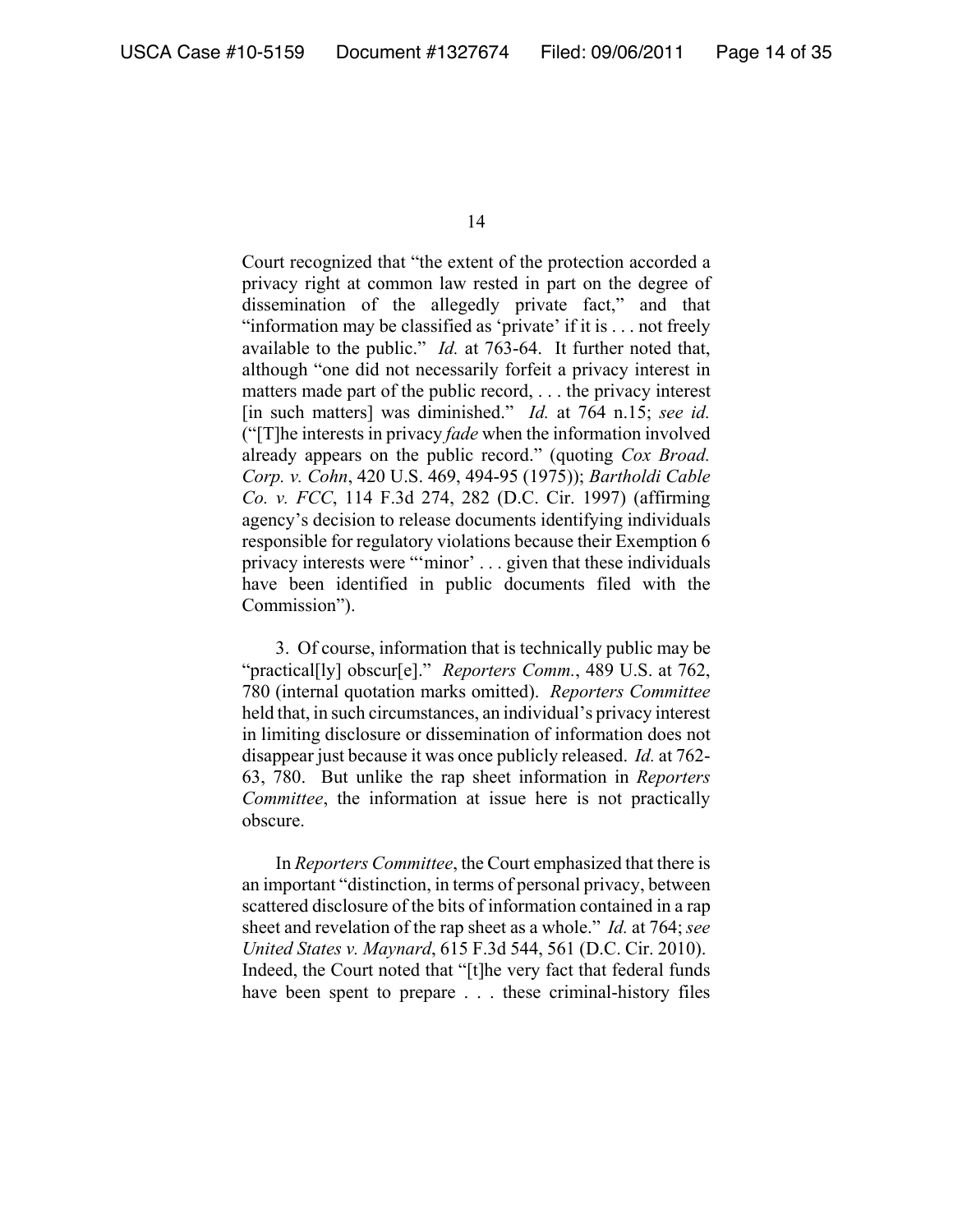demonstrates that [even] the individual items of information in the summaries would not otherwise be 'freely available' either to the officials who have access to the underlying files or to the general public." 489 U.S. at 764. What set rap sheets apart from other records implicating personal privacy, then, was "the compilation of otherwise hard-to-obtain information," including "information that would otherwise have surely been forgotten long before a person attains age 80, when the FBI's rap sheets are discarded." *Id.* at 764, 771. "Plainly," the Court said, "there is a vast difference between the public records that might be found after a diligent search of courthouse files, county archives, and local police stations throughout the country and a computerized summary located in a single clearinghouse of information." *Id.* at 764. This conclusion, the Court declared, was further "supported by the web of federal [and state] statutory and regulatory provisions that limit[] the disclosure of rap-sheet information." *Id.* at 764-65.

In this case, however, disclosure will reveal only the "bits," not the "whole." As already discussed, the most that disclosure is likely to lead to is the fact of a single conviction, not a comprehensive scorecard of a person's entire criminal history across multiple jurisdictions. Nor is there a web of statutory or regulatory policies obscuring that information, nor much expense nor logistical difficulty in gathering it. To the contrary, computerized government services like PACER make it possible to access court filings concerning any federal defendant from the comfort of one's home or office, quite unlike the "diligent search of courthouse files, county archives, and local police stations throughout the country" that a citizen would have had to undertake to replicate the contents of a rap sheet, *Reporters Comm.*, 489 U.S. at 764. In addition, newspapers regularly report on federal prosecutions, and their accounts can easily be found on the internet. Indeed, by routinely issuing press releases that name the individuals that it has indicted, and then naming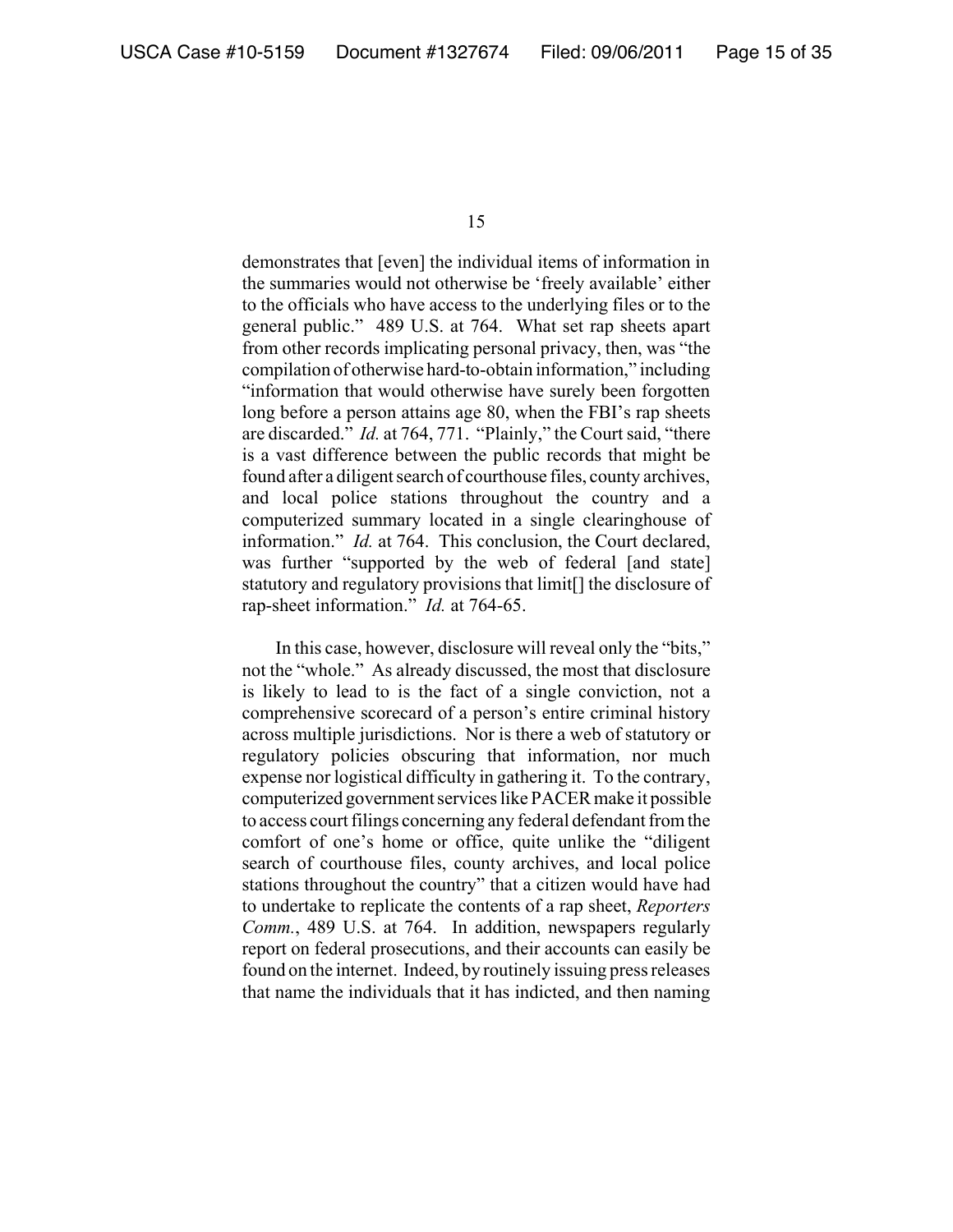them again when they plead guilty or are convicted, the Justice Department has itself made the process infinitely easier.<sup>12</sup> If someone wants to know whether his neighbor or potential employee has been indicted for, convicted of, or pled guilty to a federal offense, he may well find out by simply entering a Google search for that person's name.<sup>13</sup> Nor is there the kind of temporal obscurity the Court found in *Reporters Committee*, where many of the incidents on the rap sheets, even if once public, "would otherwise have surely been forgotten." *Reporters Comm.*, 489 U.S. at 771. As we have noted, the prosecutions at issue here are likely to have taken place considerably less than ten years ago.

We also disagree with the Department's suggestion that the disclosures sought here will draw renewed attention to individuals in a way that the initial disclosures did not. It is little more than speculation to suggest that friends or associates who did not learn of a conviction at the time it occurred

<sup>16</sup>

<sup>&</sup>lt;sup>12</sup>The Justice Department insists that "the fact that the government voluntarily chooses to inform the public of certain prosecutorial activities that it deems newsworthy does not mean that it is insensitive to the FOIA privacy interests of the individuals it prosecutes." DOJ Reply Br. 4. But no one is questioning the government's sensitivity. We point out the Department's press release practice not to pass judgment on it, but to show that it has further diminished whatever practical obscurity there might have been with respect to the names of indicted and convicted individuals.

<sup>&</sup>lt;sup>13</sup>Google searches for variations of the phrase "the United States" Attorney . . . announced the indictment of," restricted to the last ten years, yield thousands of results. The same is true of searches substituting "conviction" or "guilty plea" for "indictment." A review of the first twenty pages of results for each such search shows that they consist primarily of news reports or press releases that identify the names and charged offenses of indicted or convicted individuals.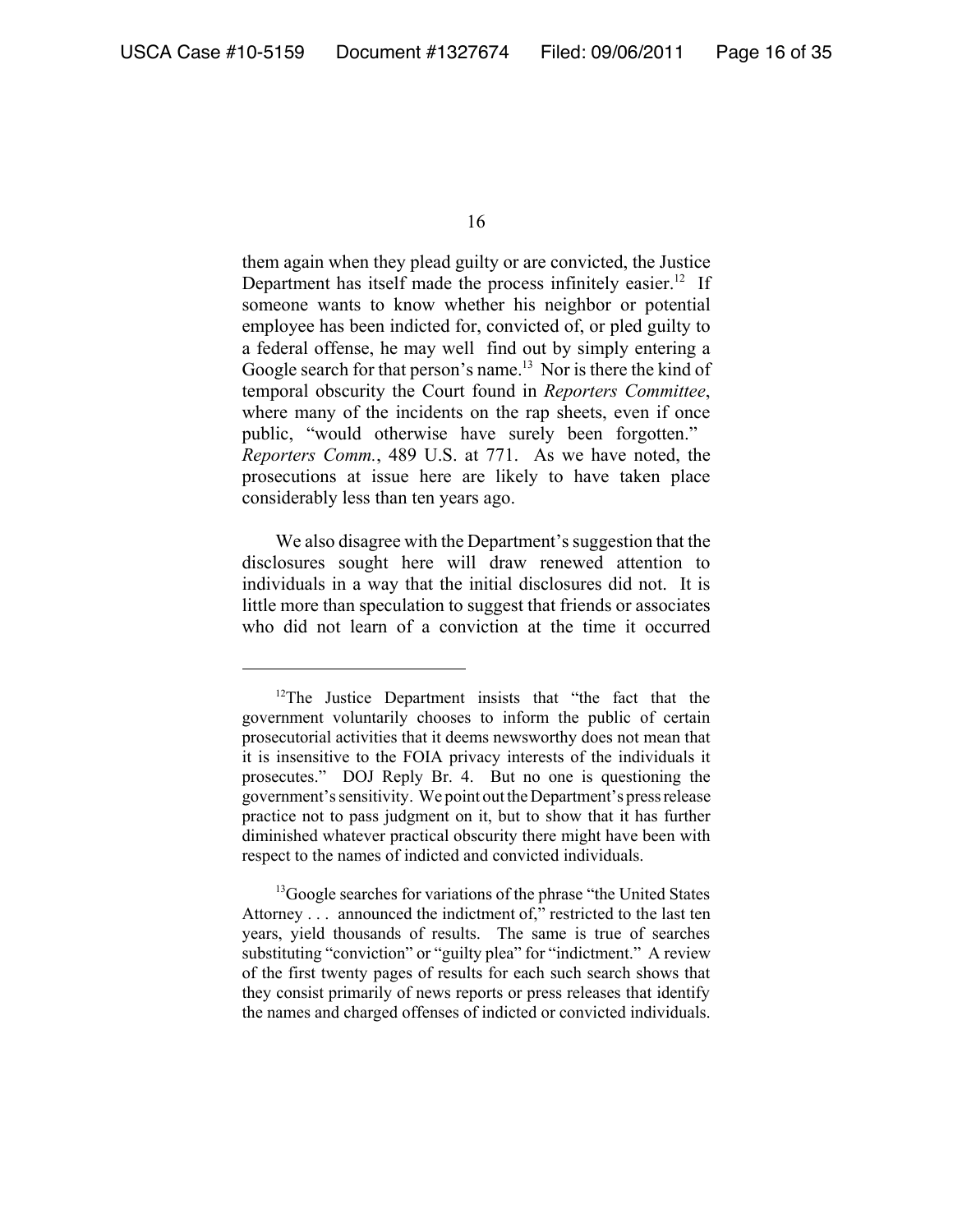(whether through press accounts, press releases, or other means) will hear of it for the first time merely because the Justice Department releases a list of docket numbers, courts, and case names. *See Norton*, 309 F.3d at 34-35 (discounting the import of an asserted interference with personal privacy because the agency failed to show that such interference "[was] likely to occur"). Such a list is surely less likely to draw attention to a name than was the initial press coverage of an indictment and conviction. Nor are we persuaded that, when a person has already been publicly charged and convicted of a federal offense, disclosure of that person's name on a list of persons whose cell phones were tracked will materially increase the number of his or her possible future friends and associates who will be exposed to the information.<sup>14</sup>

The Justice Department maintains that the information the plaintiffs seek is practically obscure because they cannot identify the prosecutions in which they are interested without the government's assistance. But all that is practically obscure is information regarding the government's *policy* -- that is, which prosecutions involve the Department's use of warrantless cell phone tracking, and what the underlying records show about that policy. What is not obscure is information that raises issues of personal *privacy* -- that is, the fact that particular individuals have been convicted of or pled guilty to crimes. *Reporters Committee* was concerned solely about the latter; any interest in keeping the government's own policies obscure runs directly counter to FOIA's central purpose.

 $14$ This is not to discount the possibility that a FOIA request might be worded in such a way as to generate a list of convictions that, because of particularly stigmatic associations or otherwise, could draw special attention to the names on the list and so create heightened privacy concerns. But the government has made no such argument with respect to the list of docket information at issue in this case.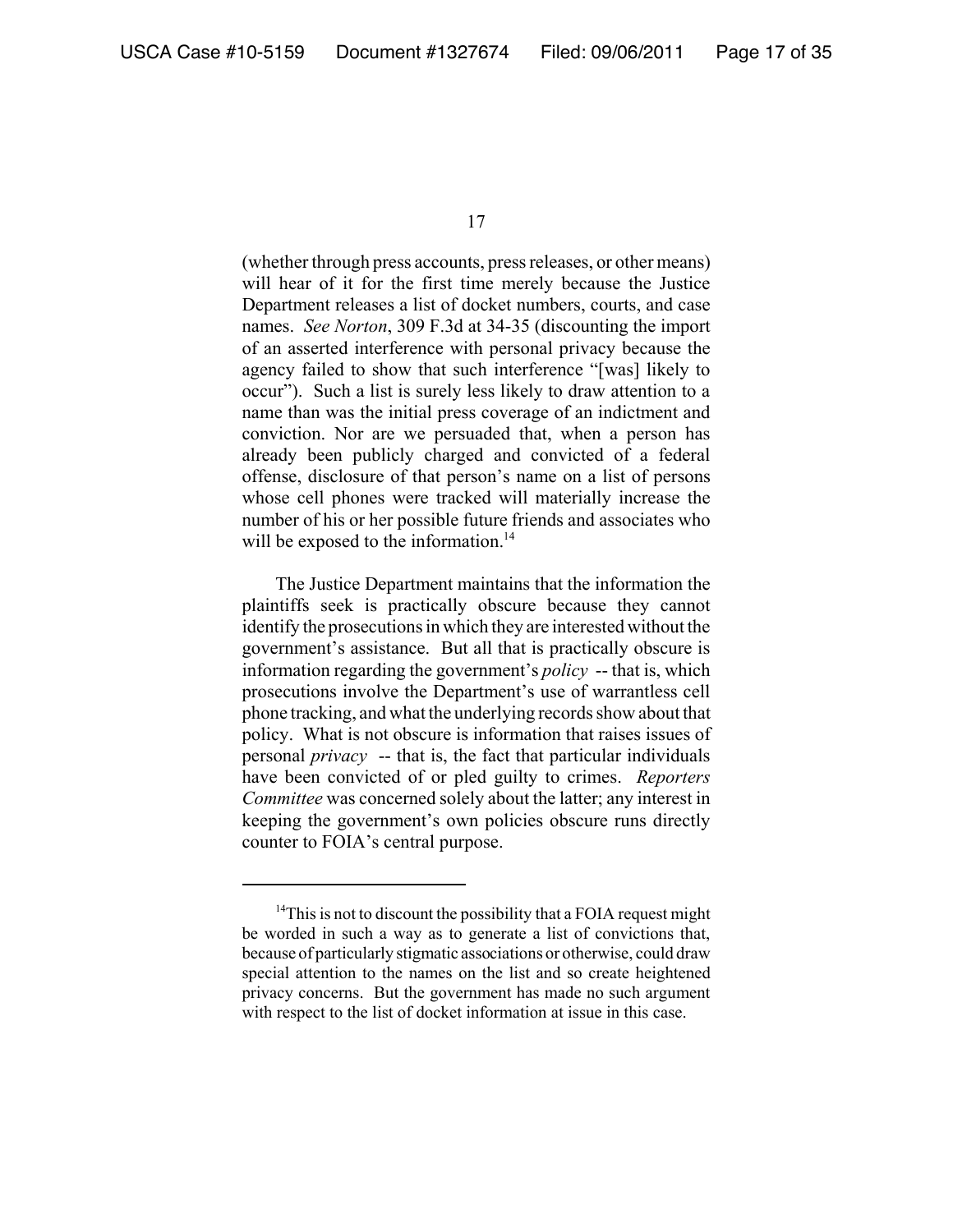4. Finally, the Department calls our attention to a derivative use of the requested material that it regards as particularly harmful to privacy interests: the plaintiffs' suggestion that they may contact convicted "defendants and/or their counsel to determine whether [the] defendants ever learned that they were the targets of warrantless cell phone tracking." ACLU Reply Br. 24. There is no doubt that the courts have held that the risk of unwanted contact following a FOIA disclosure is a privacy interest that must be weighed in the privacy interest/public interest balance. *See Dep't of Defense v. FLRA*, 510 U.S. at 501; *Ray*, 502 U.S. at 176-77; *FLRA v. U.S. Dep't of the Treasury*, 884 F.2d 1446, 1452 (D.C. Cir. 1989); *NARFE v. Horner*, 879 F.2d 873, 878 (D.C. Cir. 1989). But in all of those cases, the intrusive contact likely to follow from disclosure was enormously greater than the relatively minimal potential contact at issue in this case.15 Moreover, in each of those cases, the

<sup>15</sup>*See Dep't of Defense v. FLRA*, 510 U.S. at 501 (citing "the influx of union-related mail, and . . . telephone calls or visits," as well as contact by "commercial advertisers and solicitors," that would result from disclosure of agency employees' names and home addresses); *FLRA v. Dep't of the Treasury*, 884 F.2d at 1452 (citing the "unwanted barrage of mailings and personal solicitations" that would follow disclosure of federal employees' names and home addresses (internal quotation marks omitted)); *Horner*, 879 F.2d at 878 (noting that release of federal annuitants' names and addresses would subject them to a "barrage of solicitations . . . in the mail, over the telephone, and at the front door").

*Department of State v. Ray*, 502 U.S. at 175-77, offers a particularly instructive comparison. In that case, the requesters sought the government's unredacted summaries of interviews of unsuccessful Haitian asylum seekers. Those summaries contained not only the interviewees' names and addresses, but also "highly personal information regarding marital and employment status, children, living conditions and attempts to enter the United States." *Id.* at 175.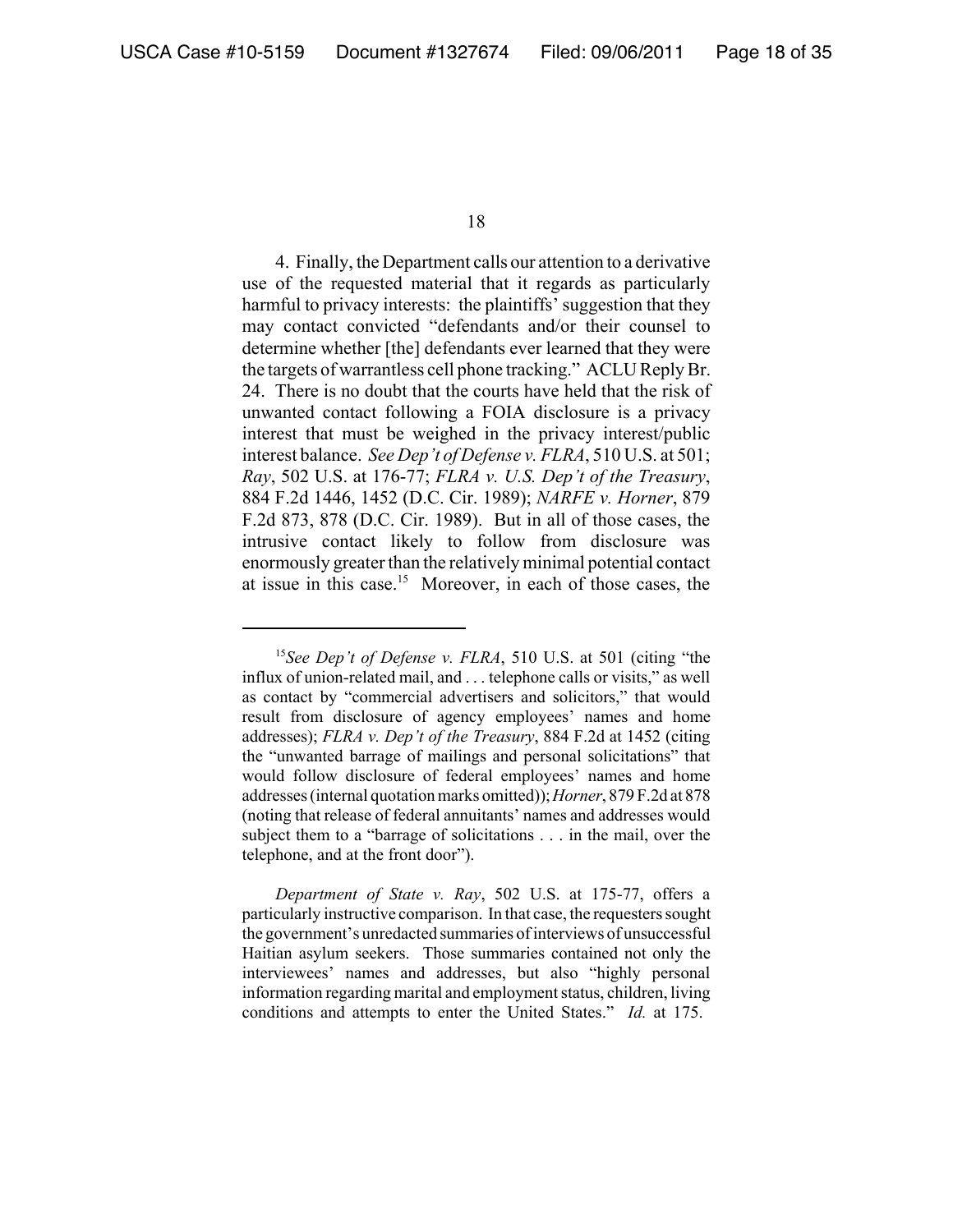courts found that the privacy impact outweighed the public interest in disclosure because the public interest was either negligible or non-existent.16 As we discuss in Subpart B below, the public interest in disclosure is substantially higher in this case and more than sufficient to tip the scales against the marginal privacy intrusion that could occur.

5. In sum, although the disclosure at issue here is sufficient to warrant consideration under Exemption 7(C) because it would compromise more than a de minimis privacy interest, it would

Moreover, because the interviewees had "left their homeland in violation of Haitian law[,] . . . the privacy interest in protecting these individuals from any retaliatory action that might result from a renewed interest in their aborted attempts to emigrate" had to be "given great weight." *Id.* at 176-77. On these bases, the Court concluded that "disclosure of the interviewees' names would be a significant invasion of their privacy because it would subject them to possible embarrassment and retaliatory action," and that the requesters' "intent to interview the returnees magnifie[d] the importance of maintaining the confidentiality of their identities." *Id.* at 177 & n.12.

<sup>16</sup>*Dep't of Defense v. FLRA*, 510 U.S. at 502 (finding that there was a "negligible FOIA-related public interest in disclosure" of agency employees' home addresses); *Ray*, 502 U.S. at 179 (finding that disclosure of the requested material would not provide, or lead to, "any relevant information that is not set forth in the documents that have already been produced," and that "[m]ere speculation about hypothetical public benefits cannot outweigh a demonstrably significant invasion of privacy"); *FLRA v. Dep't of the Treasury*, 884 F.2d at 1452 (noting that "[*Horner*] found the interest in disclosure [of retirees' names and addresses] to be absolute zero," and that the interest in disclosing the same information regarding current workers was only "modestly" higher).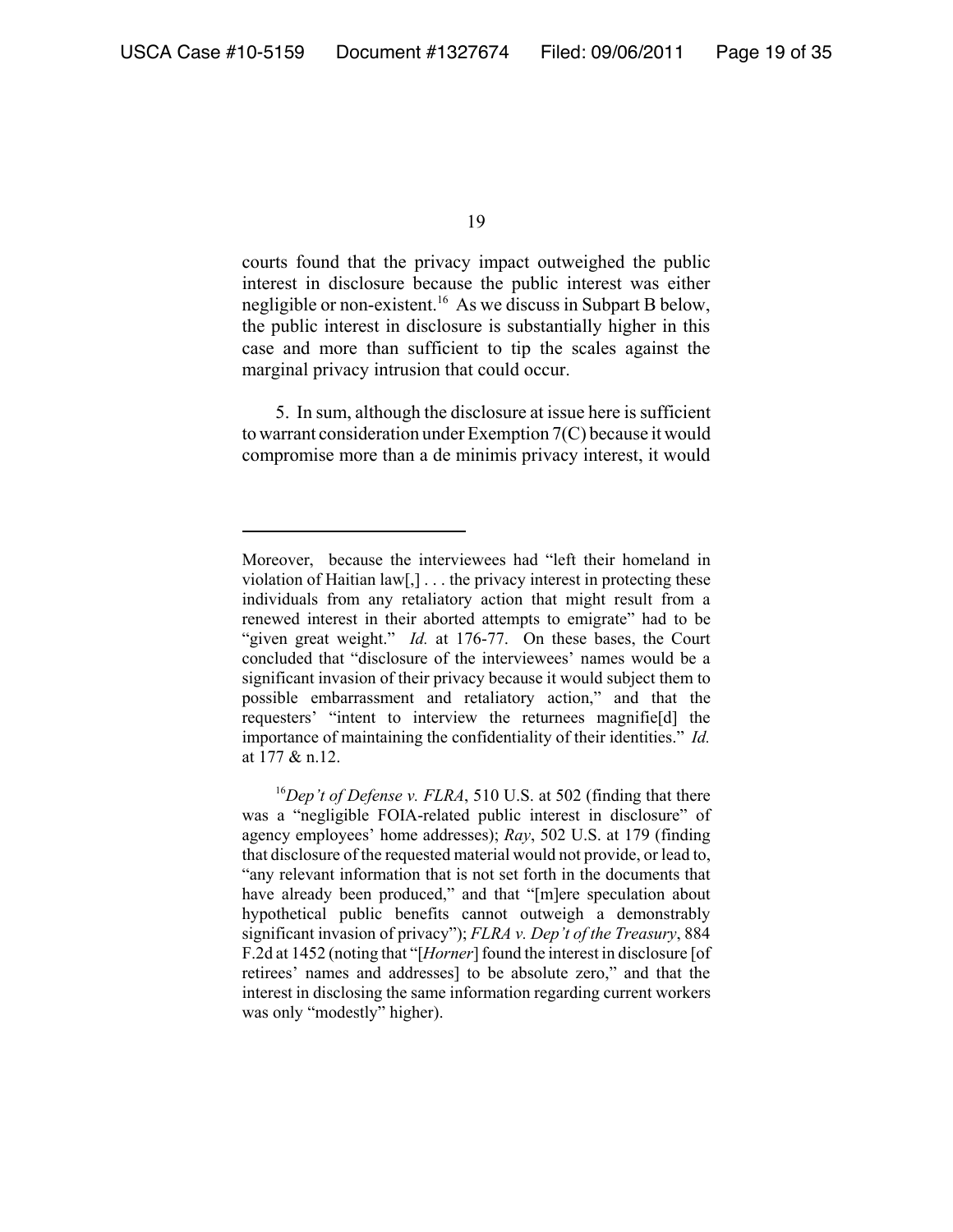not compromise much more.<sup>17</sup> Neither the specific list actually at issue, nor information that might be derived from the docket information on that list, will disclose personal information that is not already publicly available and readily accessible to anyone who might be interested in it. Nor will disclosure under FOIA make that information any more accessible than it already is through publicly available computerized databases. At most, it will simply provide one more place in which a computerized search will find the same person's name and conviction -- and even that is only on the assumption that someone takes the docket information from the list, looks up the underlying cases, and then puts that underlying information on the internet.

B

On the other side of the balance, we find a significant public interest in disclosure, something altogether absent in *Reporters Committee*. Because the disclosure of private citizens' criminal histories "reveals little or nothing about [the] agency's own conduct," and because that was all that was at issue in *Reporters Committee*, the "public interest in disclosure [was] at its nadir" in that case. *Reporters Comm.*, 489 U.S. at 773, 780. By contrast, as we discuss below, the disclosure of prosecutions in which the defendants were subject to warrantless cell phone tracking, and then were convicted or pled guilty, would shed light on government conduct. Accordingly, it falls within FOIA's scope because it advances "the citizens' right to be

<sup>17</sup>*Cf. Multi Ag Media, LLC v. Dep't of Agric.*, 515 F.3d 1224, 1229 (D.C. Cir. 2008) ("The balancing analysis for FOIA Exemption 6 requires that we first determine whether disclosure of the files 'would compromise a substantial, as opposed to *de minimis*, privacy interest,' because '[i]f no significant privacy interest is implicated, ... FOIA demands disclosure.'" (quoting *Horner*, 879 F.2d at 874)).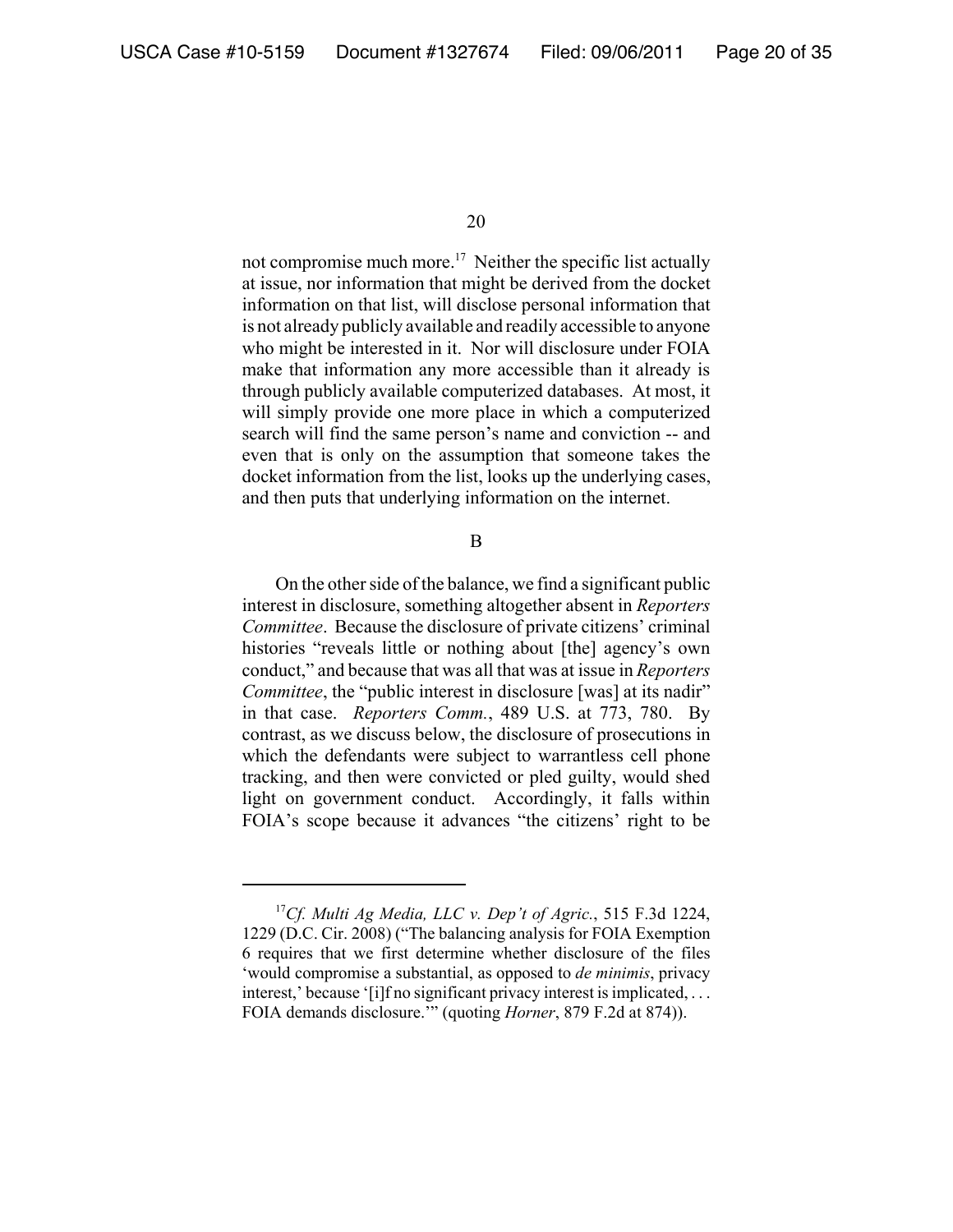informed about what their government is up to." *Reporters Comm.*, 489 U.S. at 773 (internal quotation marks omitted).

1. The use of and justification for warrantless cell phone tracking is a topic of considerable public interest: it has received widespread media attention<sup>18</sup> and has been a focus of inquiry in several congressional hearings considering, among other things, whether the Electronic Communications Privacy Act of 1986, Pub. L. No. 99-508, 100 Stat. 1848 (1986), should be revised either to limit or to facilitate the practice.<sup>19</sup> Courts

<sup>19</sup>*See, e.g.*, *The Electronic Communications Privacy Act: Promoting Security and Protecting Privacy in the Digital Age: Hearing Before the S. Judiciary Comm.*, 111th Cong. (2010); *ECPA Reform and the Revolution in Location Based Technologies and Services: Hearing Before the Subcomm. on the Constitution, Civil Rights, and Civil Liberties of the H. Comm. on the Judiciary*, 111th Cong. (2010); *The Collection and Use of Location Information for Commercial Purposes: Hearing Before the Subcomm. on Commerce, Trade, and Consumer Protection and the Subcomm. on Commc'ns,*

<sup>18</sup>*See, e.g.*, Adam Cohen, *What Your Cell Phone Could Be Telling the Government*, TIME, Sept. 15, 2010; Editorial, *Should Police Use Your Cellphone to Track You?*, DENVER POST, June 27, 2010, at D3; *PBS Newshour: With Location-Tracking Technology, Cell Users Paying Price of Privacy* (television broadcast June 22, 2010), transcript available at http://www.pbs.org/newshour/ bb/science/ an-june10/ cell\_06-22.html; Steve Chapman, *Big Brother in Your Cell*, CHI. TRIB., Apr. 1, 2010, at 17; Miguel Helft, *Technology Coalition Seeks Stronger Privacy Laws*, N.Y. TIMES, Mar. 31, 2010, at B1; Michael Isikoff, *The Snitch in Your Pocket*, NEWSWEEK, Mar. 1, 2010, at 40; Ellen Nakashima, *Judges Urge Standard Cellphone-Tracking Policy*, WASH. POST, Nov. 14, 2008; Ellen Nakashima, *Cellphone Tracking Powers on Request*, WASH.POST, Nov. 23, 2007, at A1; Orin Kerr, *Applying the Mosaic Theory of the Fourth Amendment to Disclosure of Stored Records*, THE VOLOKH CONSPIRACY (Apr. 5, 2011, 4:54 PM), http://volokh.com/2011/04/05/.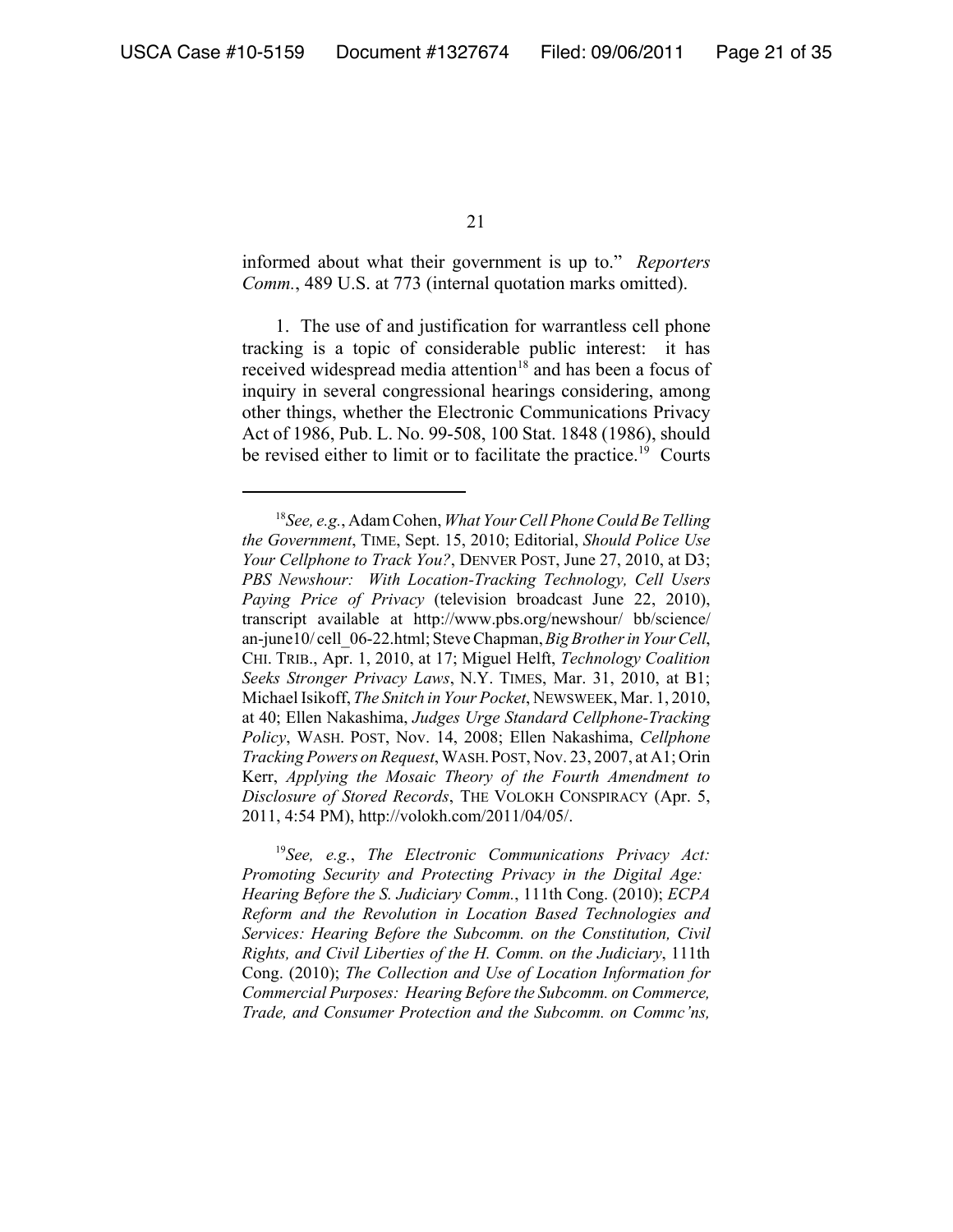are divided as to whether the government must show probable cause before it can obtain cell phone location data,<sup>20</sup> as well as on related questions regarding warrantless GPS surveillance.<sup>21</sup>

*Tech., and the Internet of the H. Comm. on Energy & Commerce*, 111th Cong. (2010).

<sup>20</sup>*Compare In re Application of U.S. for an Order . . . Authorizing Disclosure of Location-Based Servs.*, 727 F. Supp. 2d 571 (W.D. Tex. 2010), *In re Applications of U.S. for Orders Authorizing Disclosure of Cell Site Info.*, Nos. 05-403 et al., 2005 WL 3658531 (D.D.C. Oct. 26, 2005), *In re Application of U.S. for an Order . . . Authorizing Release of Subscriber Info. and/or Cell Site Info.*, 396 F. Supp. 2d 294 (E.D.N.Y. 2005), *and In re Application for Pen Register & Trap/Trace Device with Cell Site Location Authority*, 396 F. Supp. 2d 747 (S.D. Tex. 2005), *with In re Application of U.S. for Order Directing Provider of Elec. Commc'n Serv. to Disclose Records to Gov't*, 620 F.3d 304, 318 (3d Cir. 2010), *United States v. Forest*, 355 F.3d 942, 950-52 (6th Cir. 2004), *vacated on other grounds*, 543 U.S. 1100 (2005), *In re Application of U.S. for an Order Authorizing Use of Two Pen Register & Trap & Trace Devices*, 632 F. Supp. 2d 202 (E.D.N.Y. 2008), *In re Application of U.S. for an Order for Prospective Cell Site Location Info. on a Certain Cellular Telephone*, 460 F. Supp. 2d 448 (S.D.N.Y. 2006), *In re Application of U.S. for an Order . . . Authorizing Release of Subscriber Info. and/or Cell Site Info.*, 411 F. Supp. 2d 678 (W.D. La. 2006), *and In re Application of U.S. for an Order for Disclosure of Telecommc'ns Records & Authorizing Use of Pen Register & Trap & Trace*, 405 F. Supp. 2d 435 (S.D.N.Y. 2005).

<sup>21</sup>*Compare Maynard*, 615 F.3d at 563-67 (holding that a warrant was required to use a GPS device to monitor the defendant's vehicle for a month), *with United States v. Marquez*, 605 F.3d 604, 609-10 (8th Cir. 2010) (holding that a warrant was not required to install a GPS tracking device on the defendant's vehicle for a reasonable period of time), *United States v. Pineda-Moreno*, 591 F.3d 1212, 1216-17 (9th Cir. 2010) (holding that use of a GPS device to track the defendant's vehicle over a four-month period did not violate the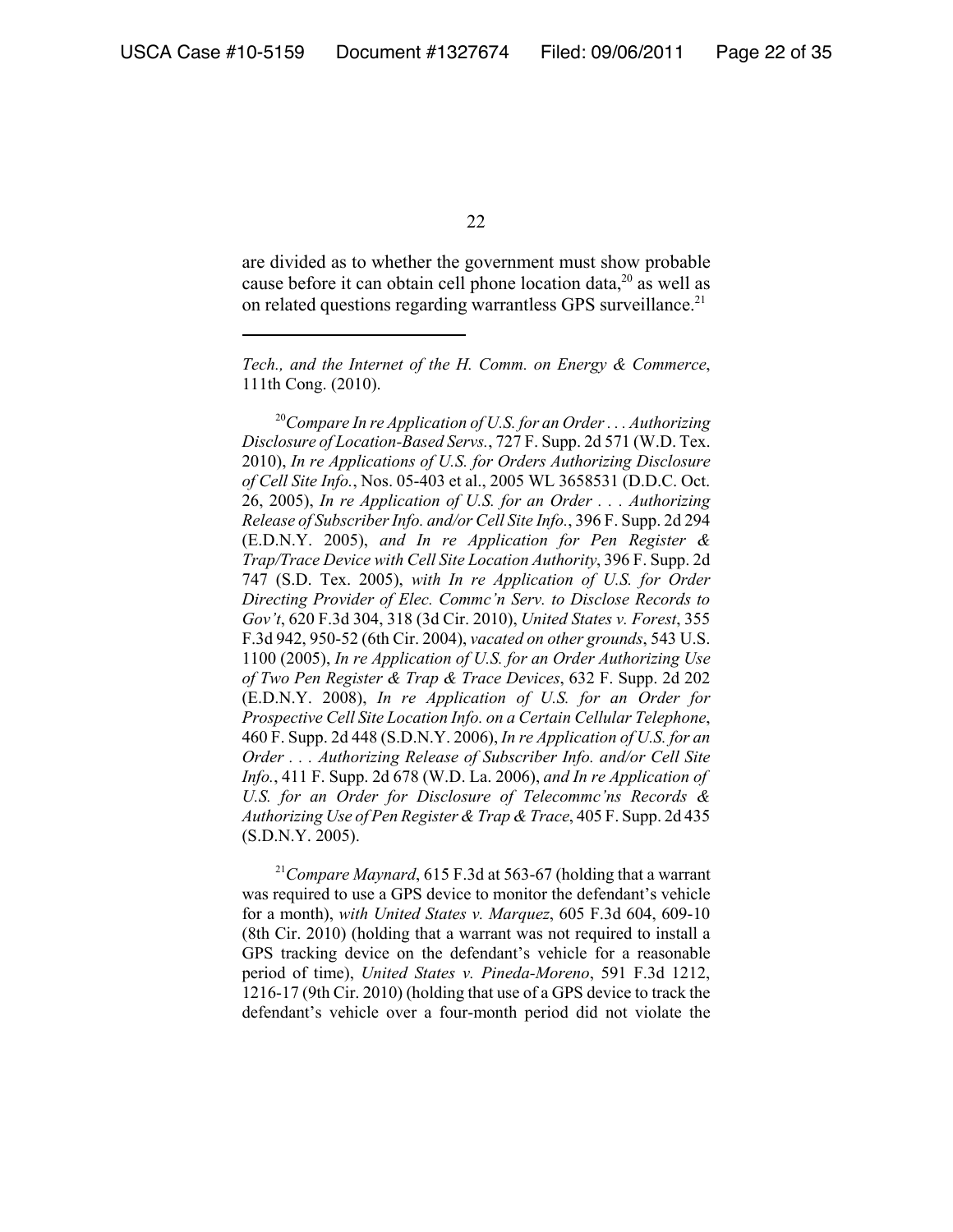The Supreme Court has recently granted certiorari to address the GPS issue. *See United States v. Jones*, 2011 WL 1456728 (June 27, 2011), *granting cert. to Maynard*, 615 F.3d 544.

The disclosure sought by the plaintiffs would inform this ongoing public policy discussion by shedding light on the scope and effectiveness of cell phone tracking as a law enforcement tool. It would, for example, provide information about the kinds of crimes the government uses cell phone tracking data to investigate. As the plaintiffs note, with respect to wiretapping Congress has balanced privacy interests with law enforcement needs by permitting the government to use that technique for only the more serious offenses, *see* 18 U.S.C. § 2516, and the plaintiffs (and others) may decide to argue for similar legislation to govern cell phone tracking. Disclosure would also provide information regarding how often prosecutions against people who have been tracked are successful, thus shedding some light on the efficacy of the technique and whether pursuing it is worthwhile in light of the privacy implications. Information from suppression hearings in these cases could provide further insight regarding the efficacy of the technique by revealing whether courts suppress its fruits, and would disclose the standard or standards the government uses to justify warrantless tracking. Information from suppression hearings would also provide facts regarding the duration of tracking and the quality of tracking data, facts that would inform the public discussion concerning the intrusiveness of this investigative tool.

There are obviously many caveats about the value of the information that might be derived from the requested disclosure.

Fourth Amendment), *and United States v. Garcia*, 474 F.3d 994, 996- 98 (7th Cir. 2007) (holding that a warrant was not required to conduct continuous electronic tracking of the defendant's vehicle using a GPS device).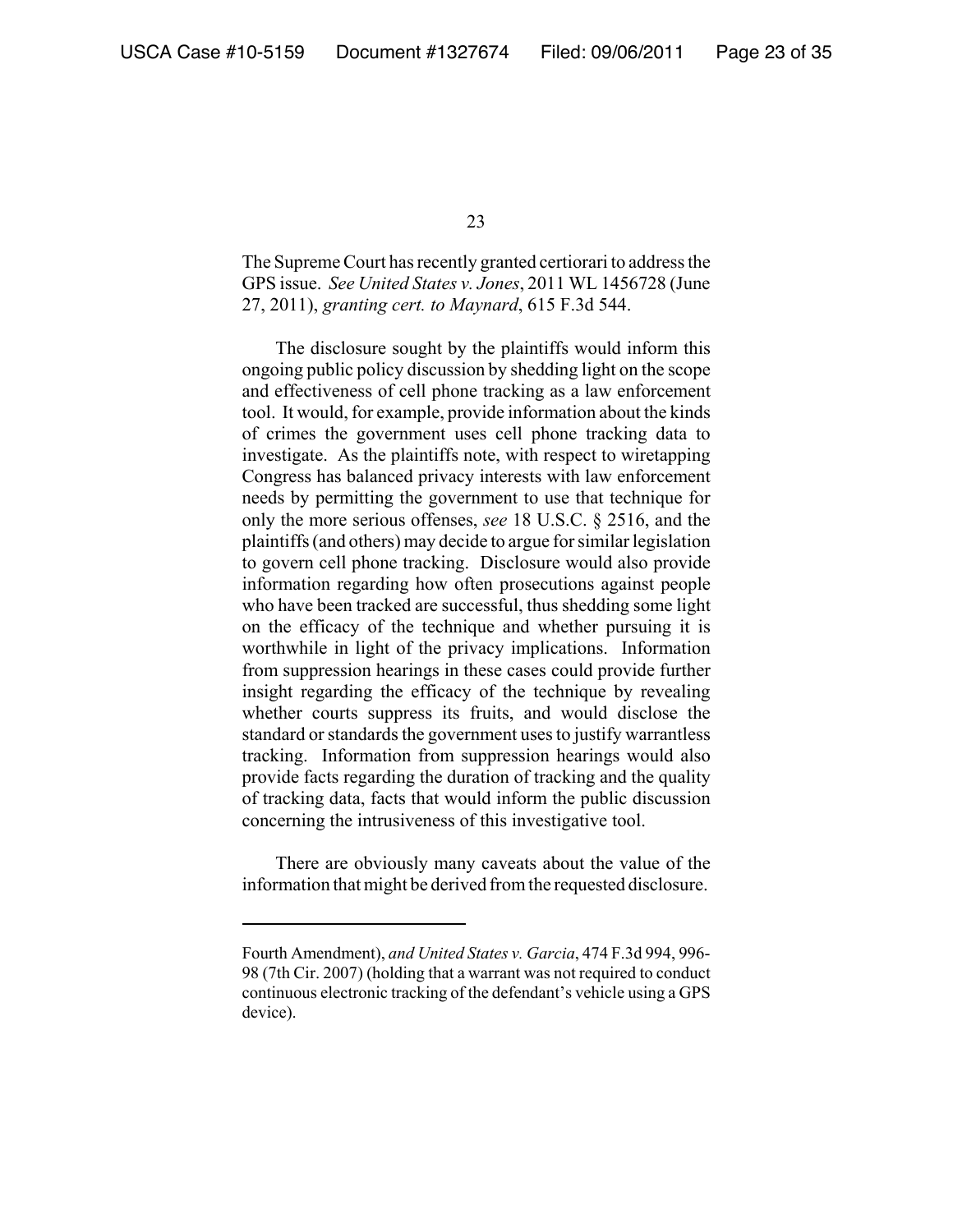For example, defendants may have been charged with lesser offenses than the ones upon which the tracking was originally predicated, thus making it appear that the technique was used for less serious crimes than was actually the case. And for a host of other reasons, the sample of prosecutions at issue here may be unrepresentative of the Justice Department's overall practice. But the fact that the data will not be perfect does not mean that there is no public interest in their disclosure.

Nor are we persuaded by the government's contention that the interest in informing the public discussion is deficient because the plaintiffs have insufficient evidence that disclosure will show government wrongdoing. Whether the government's tracking policy is legal or illegal, proper or improper, is irrelevant to this case. It is true that, where "the public interest being asserted is to show that responsible officials acted negligently or otherwise improperly in the performance of their duties, the requester must establish more than a bare suspicion in order to obtain disclosure." *Favish*, 541 U.S. at 174. But the plaintiffs are not (or at least not only) seeking to show that the government's tracking policy is legally improper, $^{22}$  but rather to show what that policy is and how effective or intrusive it is. "[M]atters of substantive law enforcement policy . . . are properly the subject of public concern," whether or not the policy in question is lawful. *Reporters Comm.*, 489 U.S. at 766 n.18.

Finally, the Justice Department contends that the incremental contribution of disclosure to the public interest is negligible "given the extensive public attention that this issue is already receiving." DOJ Br. 32. This is nothing more than a Catch-22 argument: if public attention were not already

<sup>&</sup>lt;sup>22</sup>That distinguishes this case from cases like our recent decision in *Blackwell v. FBI*, 2011 WL 2600831 (D.C. Cir. July 1, 2011).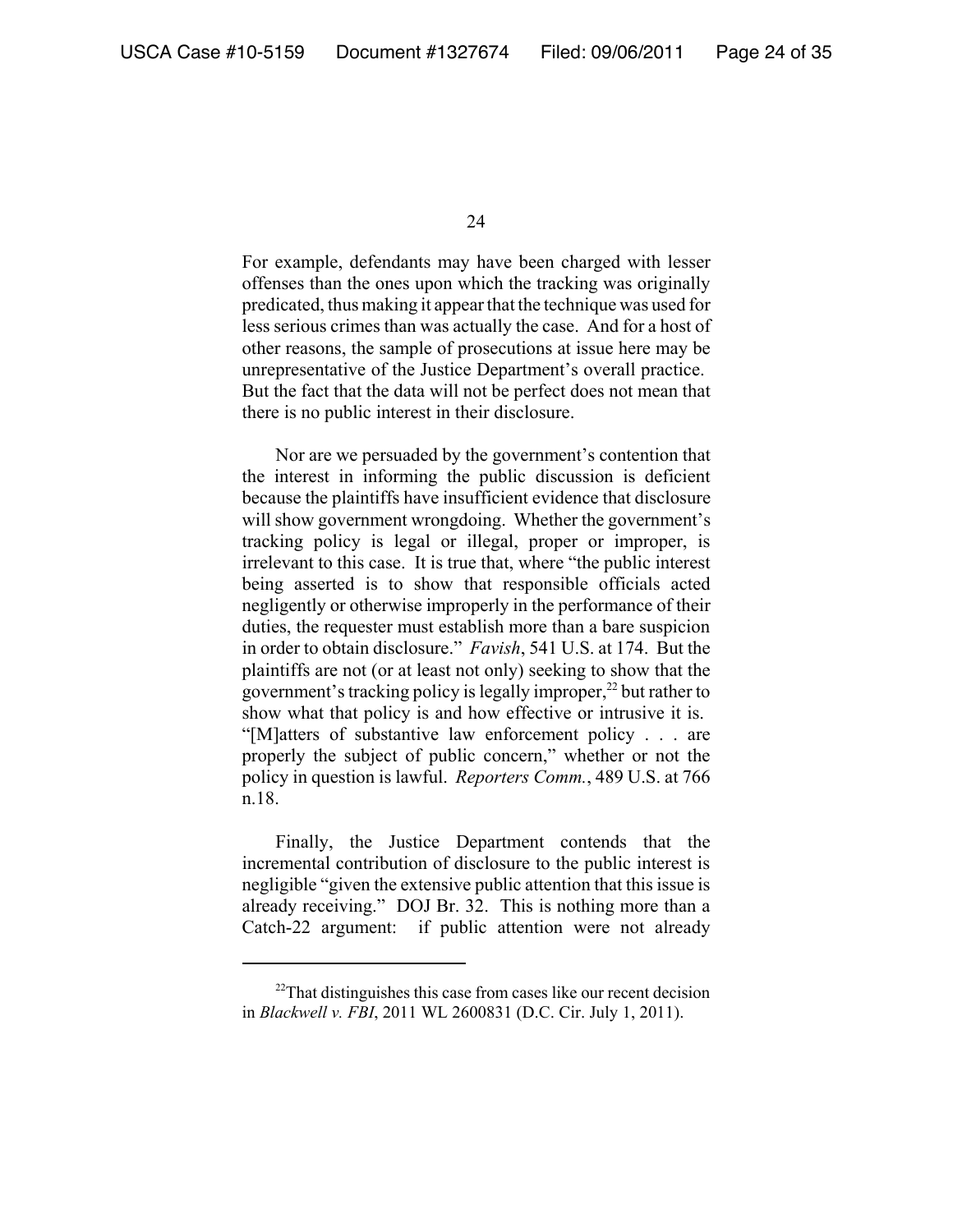focused, the government would argue that shows there is no public interest in disclosure; because there is public attention, it argues that no more is needed.<sup>23</sup> But there is no doubt that much of the information the plaintiffs seek to develop from the FOIA disclosure here -- the connection between tracking applications and actual prosecutions -- is not currently in the public domain. For the reasons stated above, there is also no doubt that the information interested parties can derive from that connection will yield further information about the government's policy that is not now readily available. The fact that the public already has some information does not mean that more will not advance the public interest.

2. The Department protests that, because any benefit to the public interest accrues from derivative use of the docket information and not from that information itself, that benefit cannot be considered as part of the public interest analysis. And it is true that the case names and docket numbers standing alone generate no public benefit; only through derivative uses can information valuable to the public be obtained. But this court takes derivative uses into account in evaluating the impact of disclosure on the public interest,  $24$  just as both this court and the

<sup>23</sup>*See* JOSEPH HELLER, CATCH-22, at 46 (paperback ed. 2004) ("There was only one catch and that was Catch-22, which specified that a concern for one's own safety in the face of dangers that were real and immediate was the process of a rational mind. Orr was crazy and could be grounded. All he had to do was ask; and as soon as he did, he would no longer be crazy and would have to fly more missions. . . . Yossarian was moved very deeply by the absolute simplicity of this clause of Catch-22 and let out a respectful whistle. 'That's some catch, that Catch-22,' he observed.").

<sup>24</sup>For example, in *Multi Ag Media LLC v. Department of Agriculture*, 515 F.3d 1224 (D.C. Cir. 2008), the court rejected the agency's contention that disclosure of information from its database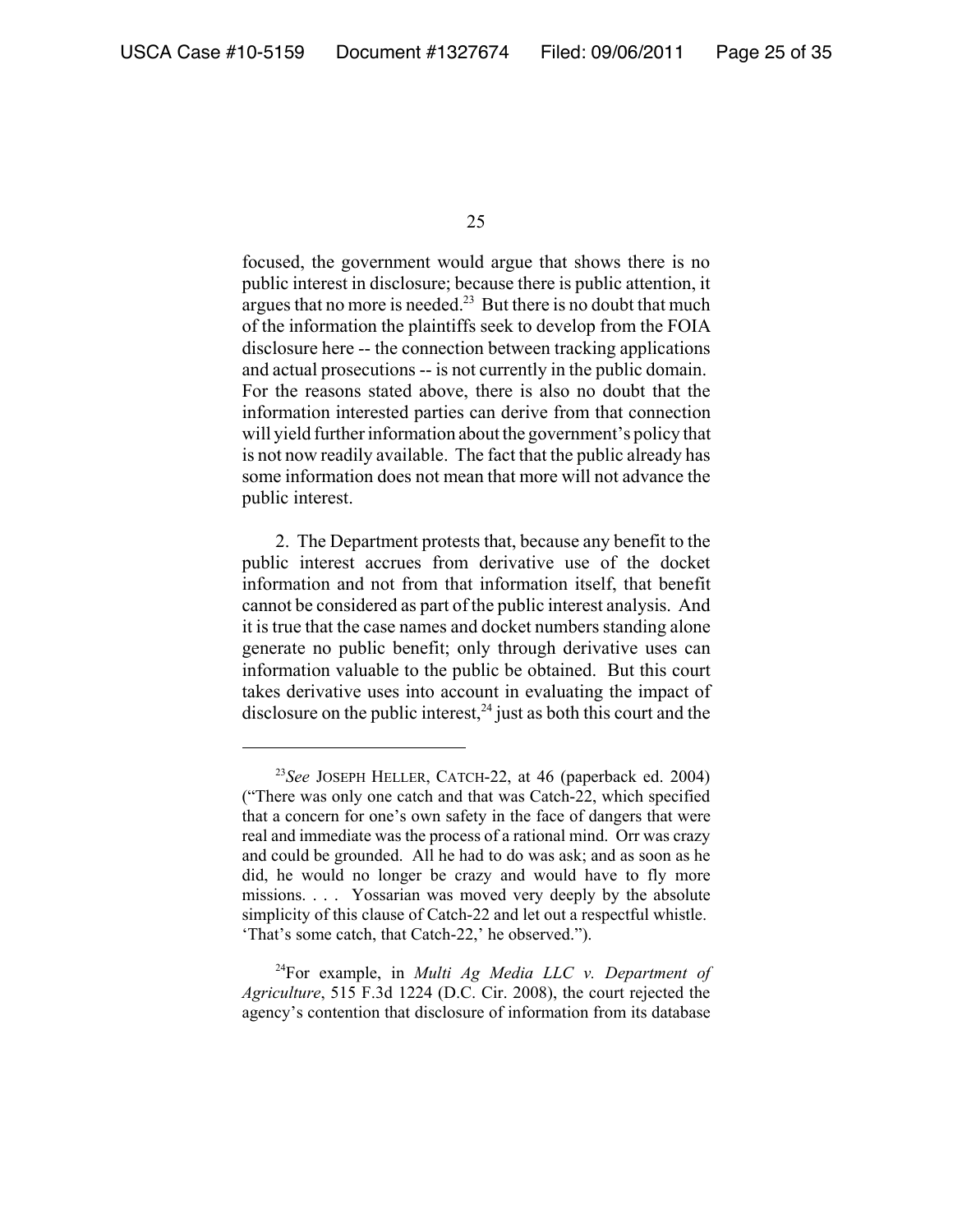Supreme Court do in evaluating the impact of disclosure on personal privacy.25

The government claims that "the Supreme Court has questioned but not decided whether . . . a 'derivative use' theory is valid." DOJ Br. 38 n.4 (citing *Ray*, 502 U.S. 164). But this is only half true. In *Ray*, it was the *government*, not the Court, that did the questioning: "The Government," the Court reported, "argues that we should adopt a categorical rule entirely excluding the interest in such use from the process of balancing." 502 U.S. at 178. For itself, however, the Court said nothing more than this: "There is no need to adopt such a rigid

25See cases cited *supra* note 6. As we discuss in the text that follows, the two kinds of derivative use go hand in glove.

of farm data would "say[] nothing about how the agency administers its programs," because "[w]ith the information from the database, the public can more easily determine whether USDA is catching cheaters and lawfully administering its subsidy and benefit programs." *Id.* at 1232. In *Getman v. NLRB*, 450 F.2d 670 (D.C. Cir. 1971), we held that disclosing certain names and addresses of employees would serve the public interest by facilitating interviews for an academic study. We likewise considered derivative uses in *Painting and Drywall Work Preservation Fund, Inc. v. Department of Housing and Urban Development*, 936 F.2d 1300 (D.C. Cir. 1991), and *FLRA v. Department of the Treasury*, 884 F.2d 1446, although we ultimately concluded in both that the public interest in disclosure was too minor to outweigh the privacy interests at issue. *See Painting & Drywall Work Pres. Fund*, 936 F.2d at 1303 (noting that "a relevant public interest could exist where 'the names of current workers might provide leads for an investigative reporter seeking to ferret out what government is up to,'" but finding that there was an alternative way to obtain the information and that FOIA disclosure did not offer a significant enough advantage to "outweigh the . . . workers' significant privacy interest" (quoting *FLRA v. Dep't of the Treasury*, 884 F.2d at 1452 (internal quotation marks omitted))).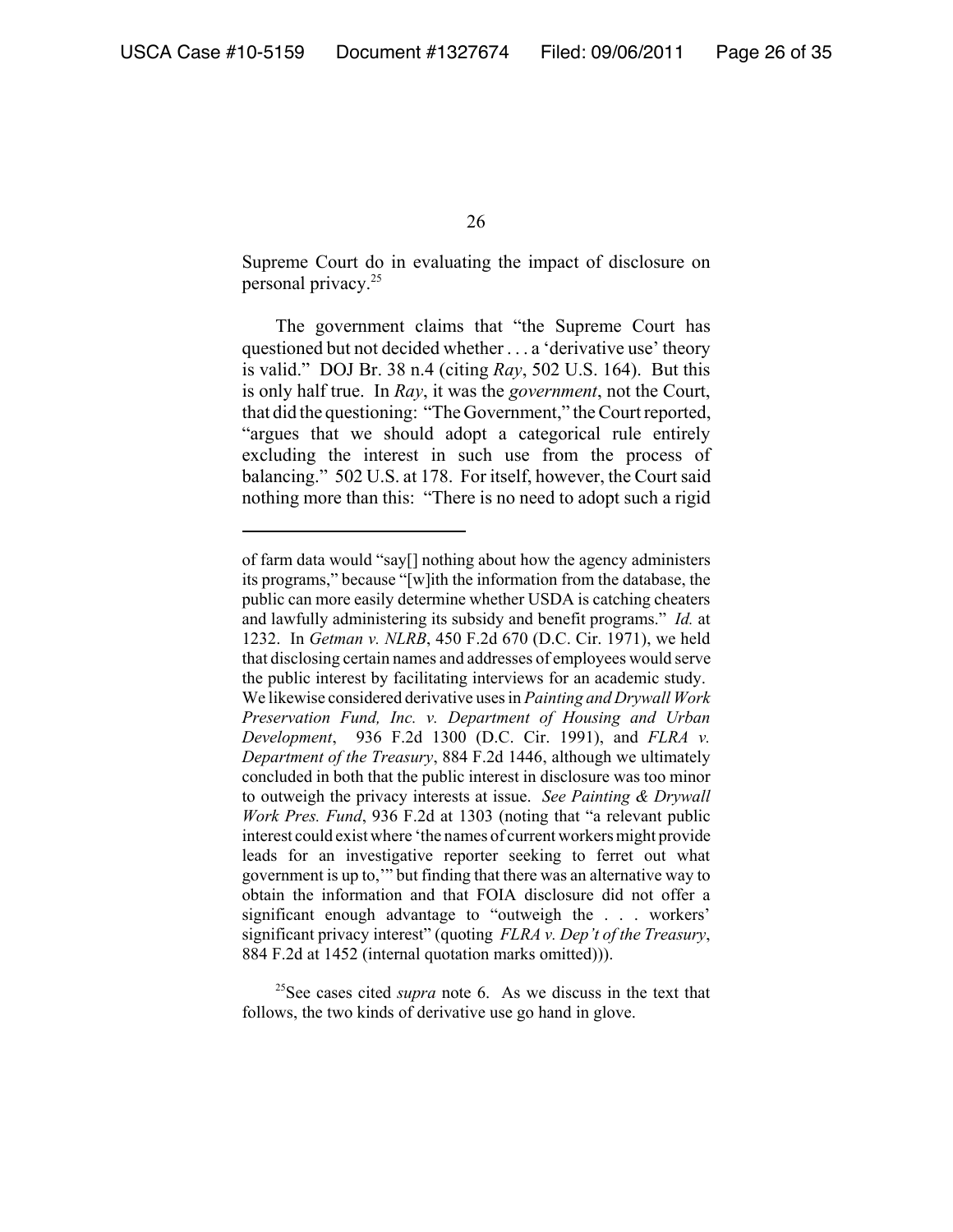rule to decide this case . . . . Accordingly, we need not address the question whether a 'derivative use' theory would ever justify release of information about private individuals." *Id.* at 178-79. It thus left this court's own case law on the issue intact.<sup>26</sup>

Moreover, the derivative use issue gives the Justice Department a Catch-22 headache of its own. The Department correctly notes that Justice Scalia, in his opinion concurring in the judgment in *Ray*, "opined that such 'derivative use' 'to establish a public interest' is improper under FOIA." DOJ Br. 38 n.4 (quoting *Ray*, 502 U.S. at 180-81 (Scalia, J., concurring

<sup>&</sup>lt;sup>26</sup>The Justice Department also urges that, in evaluating the public interest, we may not consider the plaintiffs' contemplated derivative uses because it is "well settled that the 'identity of the requesting party' and the 'purposes for which the request for information is made' have 'no bearing' on whether such information must be disclosed under FOIA." DOJ Br. 35 (quoting *Dep't of Defense v. FLRA*, 510 U.S. at 496 (quoting *Reporters Comm.*, 489 U.S. at 771)). But the quoted cases do not hold that derivative use may not be considered where -- as here -- such use (by the requester or anyone else) will further FOIA's purpose of shedding light on the operations and activities of government. Rather, they hold that the rights of all requesters are equal and that a requester's parochial interests -- if unrelated to FOIA's purpose -- may not be considered. *See Reporters Comm.*, 489 U.S. at 771 ("[T]he rights of the two press respondents in this case are no different from those that might be asserted by any other third party, such as a neighbor or prospective employer[, because,] [a]s we have repeatedly stated, Congress clearly intended the FOIA to give any member of the public as much right to disclosure as one with a special interest" in a particular document. (internal quotation marks omitted)); *Dep't of Defense v. FLRA*, 510 U.S. at 497 (holding that, although the requesting unions' interest in obtaining the home addresses of agency employees "might allow the unions to communicate more effectively with employees, . . . it would not appreciably further the citizens' right to be informed about what their government is up to" (internal quotation marks omitted)).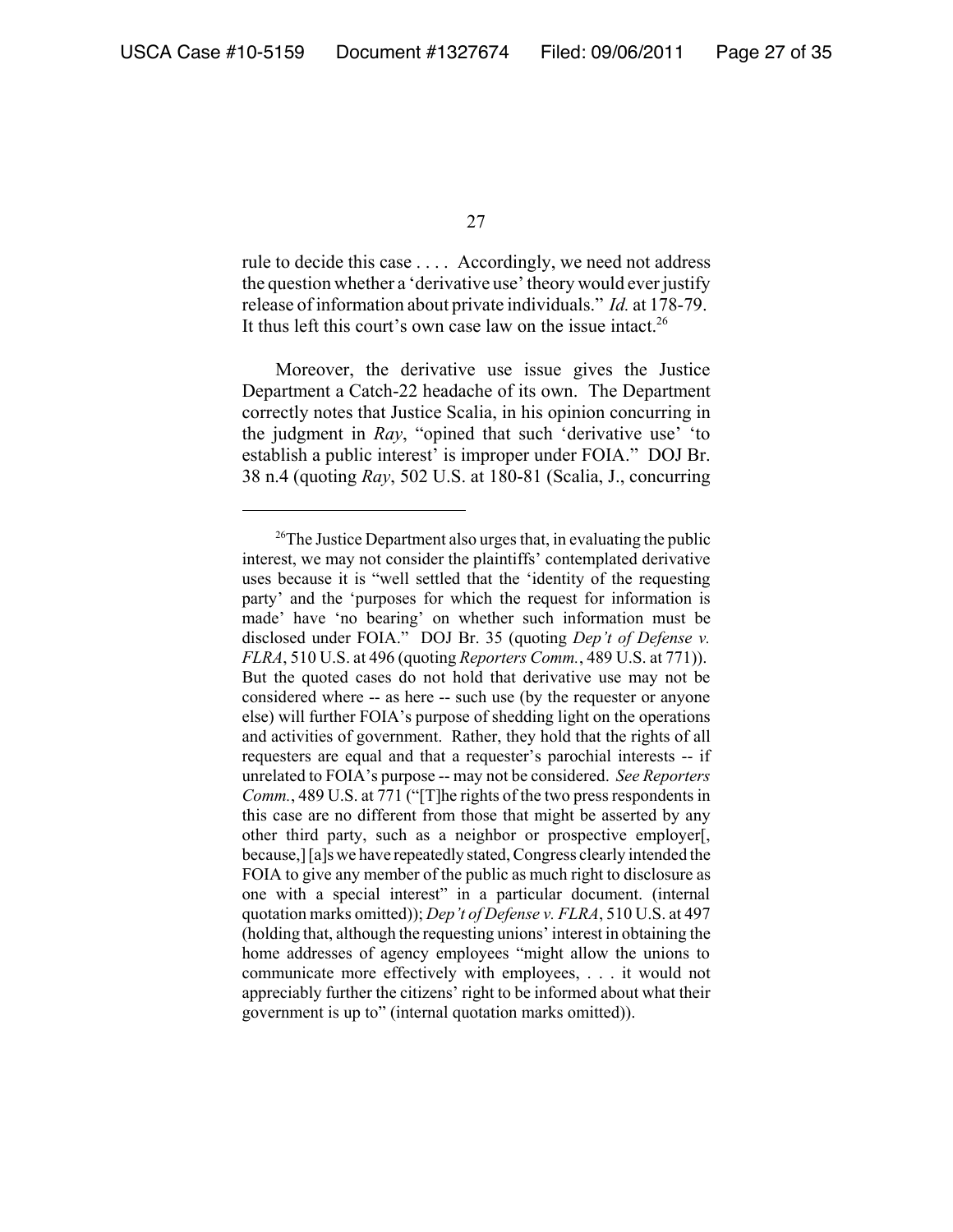in part and concurring in the judgment)). But the Department neglects to mention the remainder of Justice Scalia's analysis: "[D]erivative use on the public-benefits side, and derivative use on the personal-privacy side must surely go together." 502 U.S. at 181. "[T]here is no plausible reason," he said, "to allow it for the one and bar it for the other." *Id.*

Accordingly, even under the authority the government cites, if we may not consider derivative use in determining the impact of disclosure on the public interest side, we also may not consider it in determining disclosure's impact on privacy interests. And without derivative use, the Department would fail to meet the threshold for invoking Exemption 7(C) at all. If we do not consider the possibility that the plaintiffs or others will follow the path from the list of docket information to the underlying court records, the only question left is whether there is any privacy interest in a list of docket numbers, case names, and courts. Of these, only uncommon names (e.g., *United States v. Merrick Garland*, rather than *United States v. John Smith*) would have any chance at all of identifying particular individuals, and the district court could eliminate even that possibility by redacting the names. That would still leave the plaintiffs with all they need (the docket number and court) to pursue their planned derivative use, but it would extinguish any privacy interest. And if there is no privacy interest, Exemption 7(C) simply does not apply. Perhaps for this reason, the Department acknowledged at oral argument that, if we consider derivative use for evaluating privacy concerns, we must do the same for the public interest. *See* Oral Arg. Recording 27:16-:37.

In sum, because disclosure of the information considered in this Part would "shed[] light on [the government's] performance of its statutory duties," it "falls squarely within [FOIA's] statutory purpose." *Reporters Comm.*, 489 U.S. at 773. And in light of the strength of the public interest in disclosure and the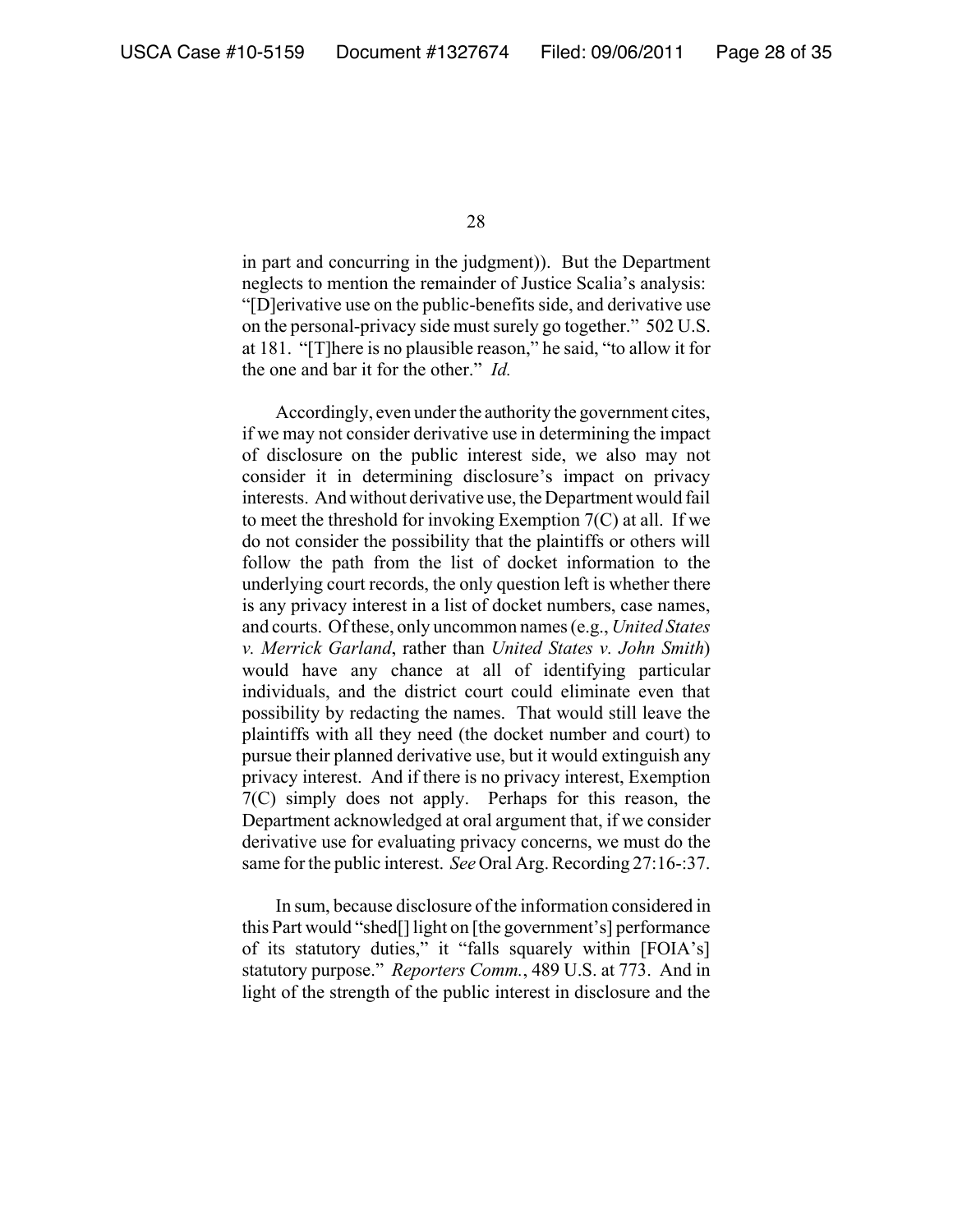relative weakness of the privacy interests at stake, we conclude that production of the requested information will not constitute an "unwarranted" invasion of personal privacy under Exemption 7(C).

#### III

In this Part, we consider the plaintiffs' challenge to the district court's refusal to direct the government to produce: (A) the list of docket information for criminal cases in which the defendants were acquitted, or for cases that were dismissed or sealed (and remain under seal); and (B) the case name in the "Draft Application" (Document 22), and the docket numbers in both that document and the "Template Application" (Document 29). As to both, we conclude that a remand for further development of the record is in order.

#### A

In balancing the public and private interests implicated by disclosure of the Department's list of docket information, the district court found dispositive the distinction between indictments resulting in convictions or guilty pleas, and those resulting in acquittals or dismissals, or cases that remain sealed. As we noted in Part II, this distinction makes some intuitive sense, as both parties agree that the disclosure of information regarding acquittals, dismissal of charges, or sealed cases raises greater privacy concerns than the disclosure of information regarding public convictions or public pleas. *See* ACLU Reply Br. 11; DOJ Br. 19; Oral Arg. Recording 38:10 (agreement by plaintiffs' counsel that there is a distinction between the privacy interest implicated by disclosure of convictions and public guilty pleas and that implicated by disclosure of acquittals and dismissals). But whether that is enough of a distinction to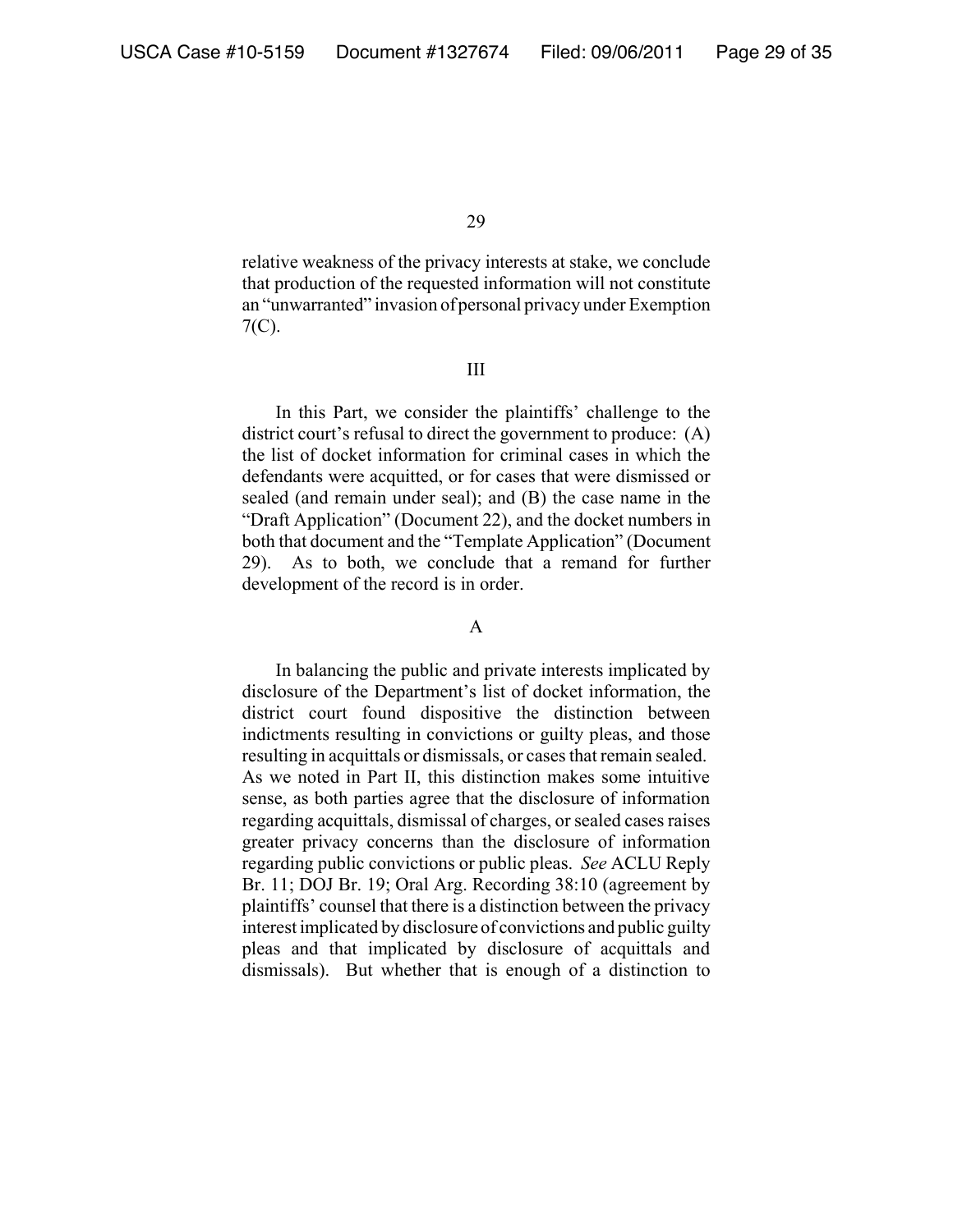justify withholding under Exemption 7(C) is a harder question. It is a question we need not answer today.

The plaintiffs acknowledge that:

This case is in an odd posture because neither party argued below that the district court should split the difference by withholding some docket information and disclosing other docket information. The district court *sua sponte* devised its distinction between cases ending in conviction or guilty pleas and cases resulting in acquittal or dismissal or that remain sealed.

ACLU Reply Br. 3 n.3. As a consequence, the record does not reveal whether there are any cases that fall into the latter category. At oral argument, neither party could tell us whether there are any, and the Justice Department acknowledged that it is possible there are none. *See* Oral Arg. Recording 22:10.

Rather than attempt to resolve a question that may turn out to be purely academic, we conclude that the better course is to vacate this portion of the district court's decision and remand the case for that court to determine whether any of the docket numbers refer to cases in which the defendants were acquitted, or to cases that were dismissed or sealed (and remain sealed). The court may develop this information by requiring affidavits of the government or additional entries in the government's *Vaughn* index. *See* Oral Arg. Recording 22:57 (acknowledgment by government counsel that the district court may resolve the question by insisting on a more detailed *Vaughn* index that would indicate the status of the cases). Needless to say, if there are no such cases, that will resolve this particular request.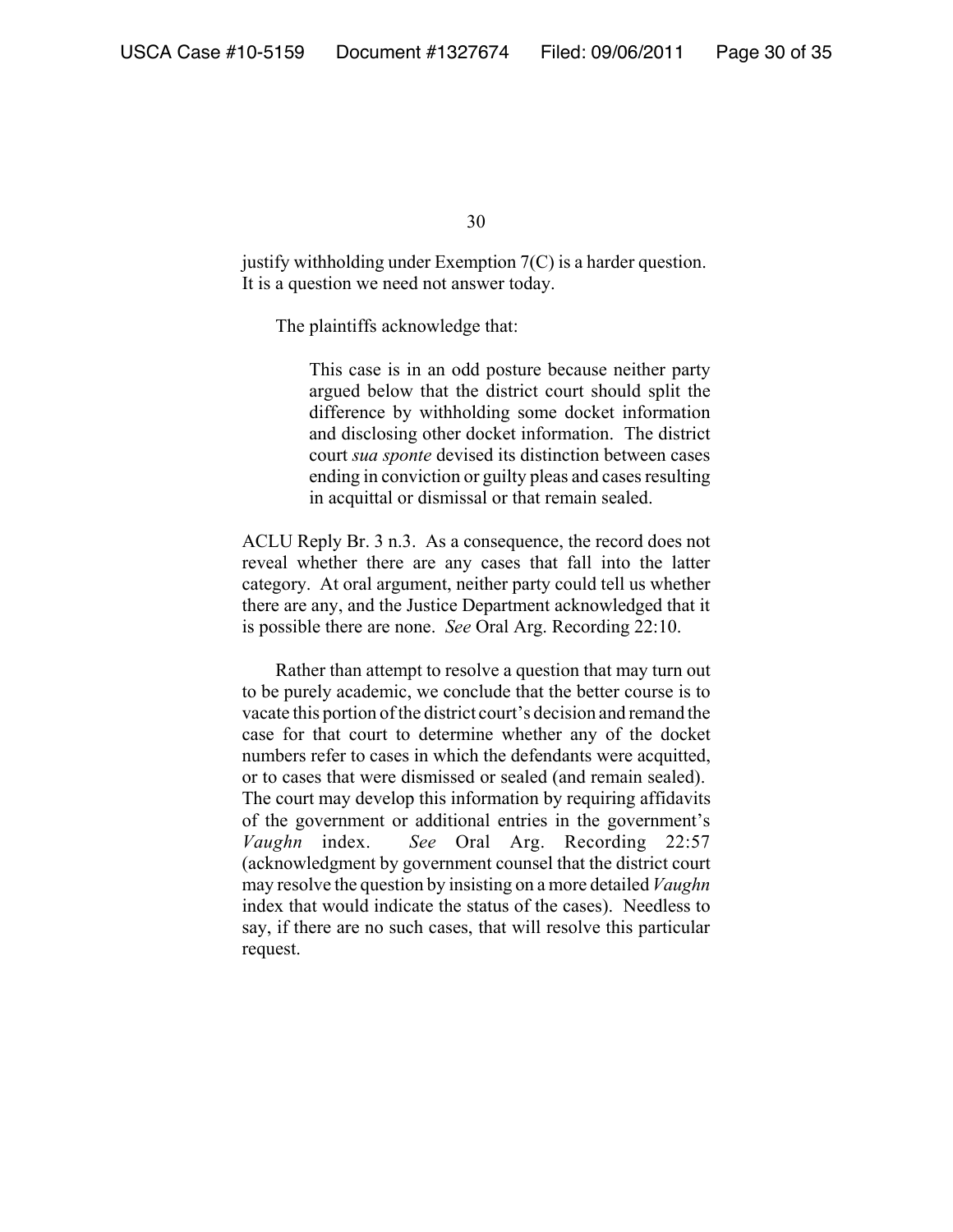## B

The plaintiffs also seek disclosure of the docket number and case name (with personally identifiable information redacted) of one application to engage in warrantless cell phone tracking that the government withheld in full (Document 22), and the docket number of another application that the government produced in partially redacted form (Document 29). The plaintiffs intend to use this information to locate the applications and the underlying case files, and to move to unseal them if they are currently sealed. ACLU Br. 32. The district court was concerned that, among other things, this disclosure "could reveal surveillance targets yet to be prosecuted, . . . either because the cases are not actually sealed, or because the plaintiffs' promised motion to unseal could be successful." *ACLU*, 698 F. Supp. 2d at 167.

Once again, the record is inadequate to resolve this issue. The *Vaughn* index labels the documents as, respectively, a "Draft Application" and a "Template Application," which suggests they are internal drafts containing information that may be covered by the deliberative-process or work-product privileges cognizable under FOIA Exemption 5, 5 U.S.C. § 552(b)(5). *See Rockwell Int'l Corp. v. U.S. Dep't of Justice*, 235 F.3d 598, 601 (D.C. Cir. 2001). Indeed, although the district court did not address Exemption 5, the Justice Department asserted that exemption in the district court and mentions the exemption in its appellate brief. *See* DOJ Br. 43 n.6. The plaintiffs counter that the fact that each document bears a docket number "suggest[s] that it was likely filed with a court," and hence does not constitute work product. ACLU Br. 30. When asked at oral argument, however, Department counsel stated that the status of both documents is unclear, and that he did not know whether either application was ever filed in court. *See* Oral Arg. Recording 34:20-35:36.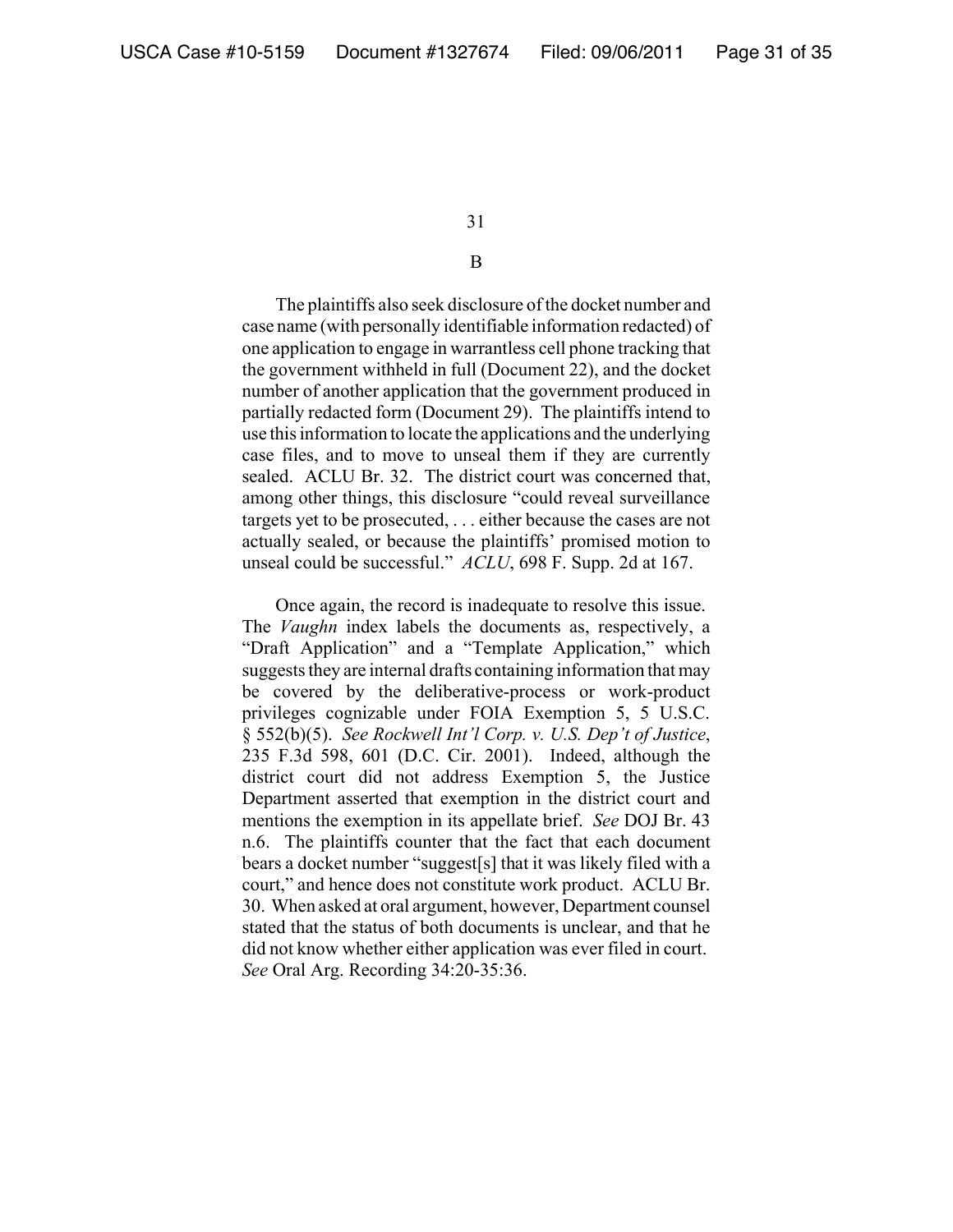The plaintiffs' appellate briefs do not argue for disclosure of documents that are merely drafts or templates. They ask only for disclosure of docket information in "cases in which prosecutors *filed* an application for warrantless cell phone location tracking." ACLU Br. 12 (emphasis added). Accordingly, if neither Document 22 nor Document 29 fits that description, this issue, too, will resolve itself.

But even if the applications were filed, we do not know whether they relate to pre-indictment investigations or to cases that have already been indicted. Nor do we know whether, even if the latter, there are still ongoing investigations regarding other targets of the applications. Indeed, the district court worried that disclosure could "lead to release of personally identifiable information about surveillance targets who have yet to be prosecuted." *ACLU*, 698 F. Supp. 2d at 166. These distinctions may be significant and may, depending on the facts, warrant withholding under (inter alia) Exemption  $7(A)$  -- as law enforcement records, the disclosure of which "could reasonably be expected to interfere with enforcement proceedings," 5 U.S.C. § 552(b)(7)(A). The government asserted this exemption in the district court as well.

Nor do we know whether, if filed, the applications are currently under seal. *See* ACLU Reply Br. 35 ("Plaintiffs have no way of determining whether the docket numbers correspond to sealed cases or whether the targets were indicted."). The district court thought there was a possibility that "the cases are not actually sealed." *ACLU*, 696 F. Supp. 2d at 167.<sup>27</sup> This raises still further problems, including the possibility that following the docket information could lead the plaintiffs or

 $27$ As we have noted, the district court was also concerned that, even if sealed, "the ACLU's promised motion to unseal could be successful." *ACLU*, 698 F. Supp. 2d at 167.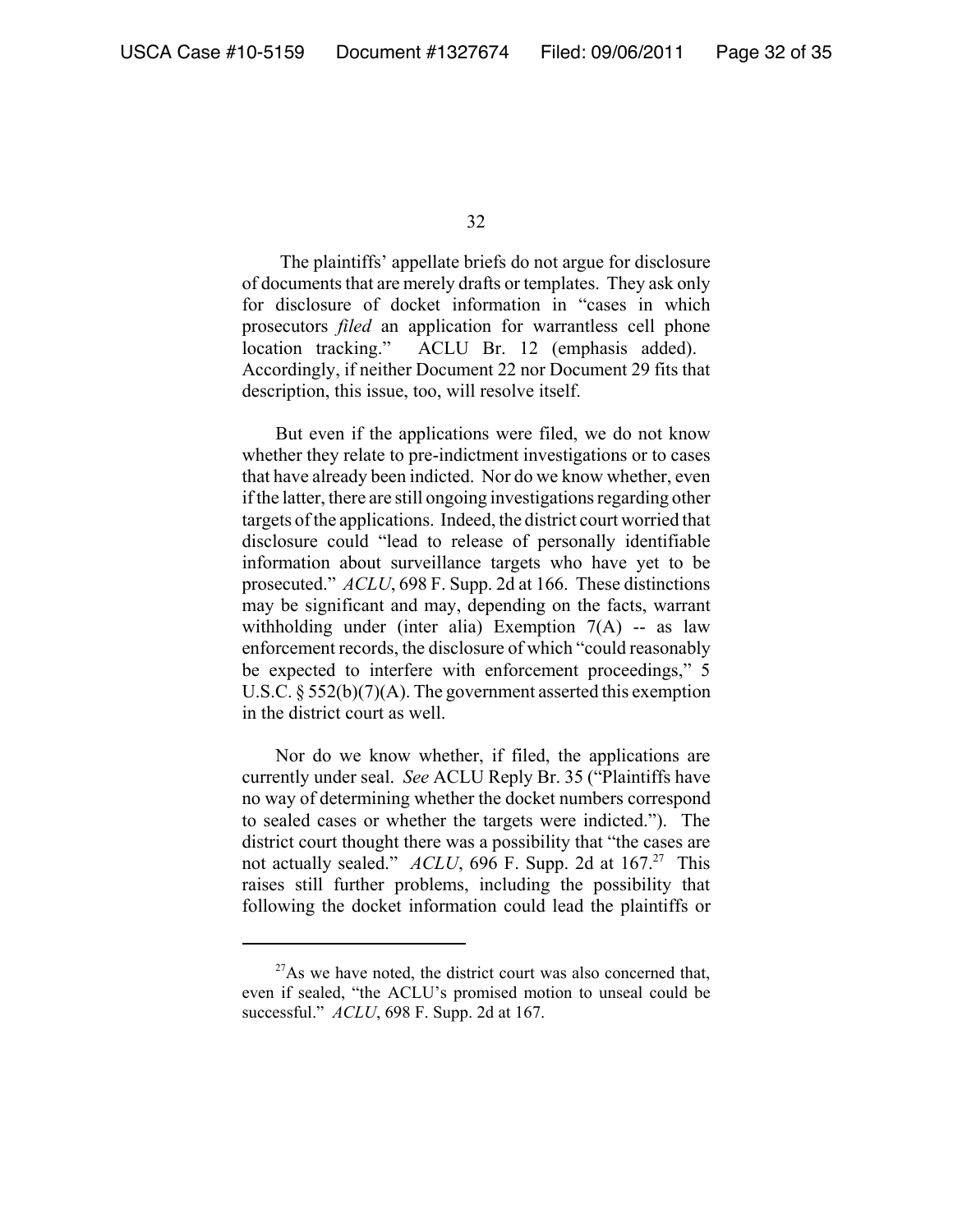others to applications that disclose not only the identities of convicted defendants, but also of acquitted or uncharged third parties. As we noted above, it is one thing to disclose the identities of targets who were eventually convicted in public proceedings; but the privacy calculus becomes increasingly more significant if disclosure extends to those who were acquitted, or to those whose activities were never the focus of public attention, such as uncharged investigative subjects, witnesses, or bystanders. *Cf. Favish*, 541 U.S. at 166 (noting that "[t]here is special reason" to protect data regarding "persons interviewed as witnesses or initial suspects" as "to which the public does not have a general right of access in the ordinary course"); *Schrecker v. U.S. Dep't of Justice*, 349 F.3d 657, 666 (D.C. Cir. 2003) (holding that "persons involved in law enforcement investigations -- witnesses, informants, and the investigating agents -- have a substantial interest in seeing that their participation remains secret" (internal quotation marks omitted)).

In their reply brief, the plaintiffs suggest that "[i]f anything hinges on the characterization of the record, this Court should remand to the district court for consideration in the first instance." ACLU Reply Br. 35 n.12. Because we think quite a lot may hinge on the record, we accept this suggestion. We will vacate and remand this portion of the district court's decision as well, and direct the court to determine the status of the two withheld documents with respect to the distinctions described above. The court may develop this information by requiring affidavits of the government or additional entries in the *Vaughn* index, or by in camera examination of the underlying documents. *See Mays v. DEA*, 234 F.3d 1324, 1328 (D.C. Cir. 2000) (remanding where the *Vaughn* index was insufficient for the court to tell "whether and to what extent release of the 'investigative details' [to which the index] referred . . . would reveal the identity or otherwise implicate the privacy interests of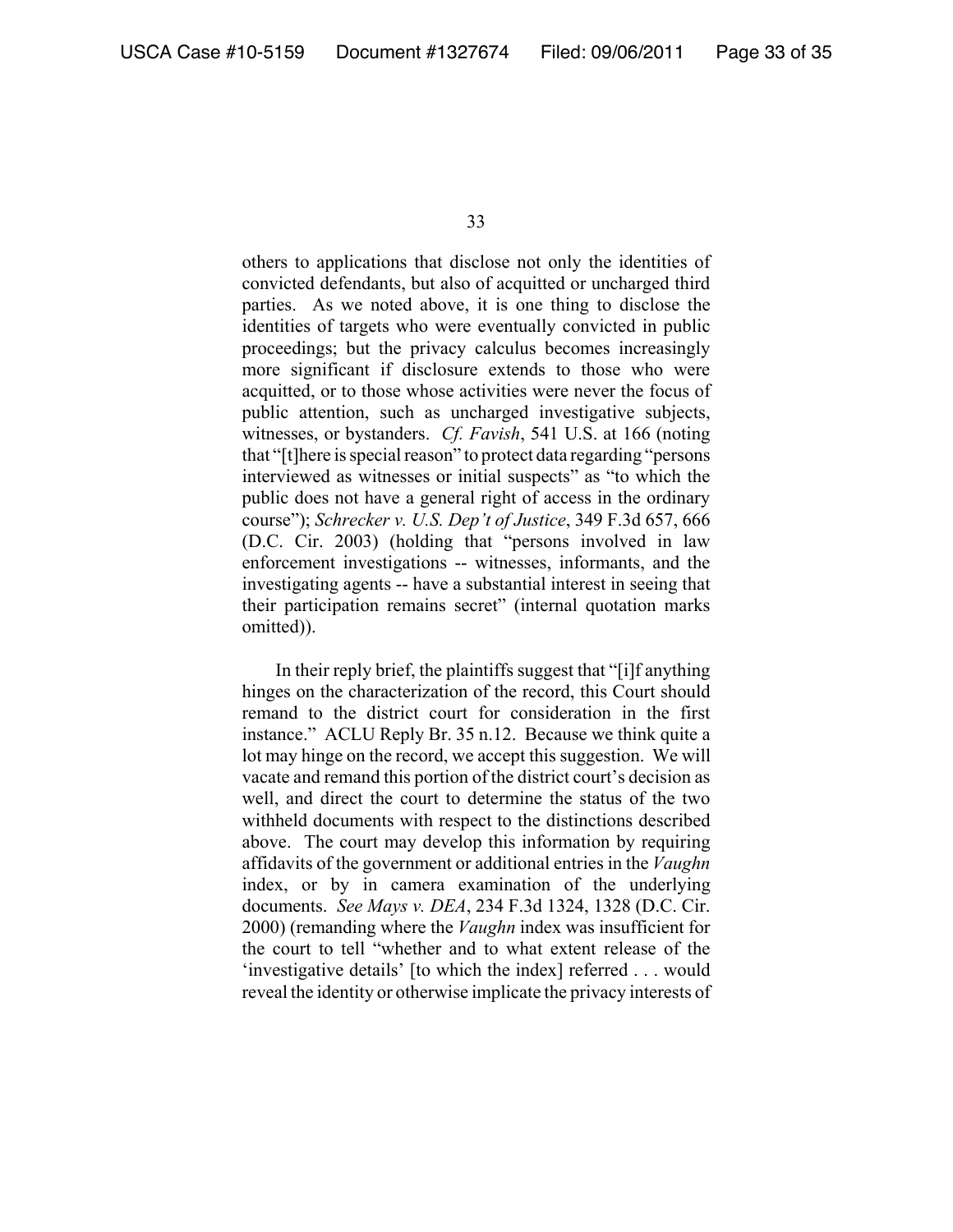any third party," and noting that on remand "the district court may review the disputed documents in camera in order to make this determination").

#### IV

One final note. At oral argument, Justice Department counsel suggested that, rather than producing the requested documents, the Department might be able to provide the plaintiffs with more of the data they are really interested in without disclosing information that could intrude upon personal privacy. This might include, counsel suggested, information such as the nature of the charges in all 255 cases on the government's list, whether suppression motions were filed in those cases, and the outcome of both the motions and the prosecutions. *See* Oral Arg. Recording 22:15-:33; 29:46-31:28.

 This is an interesting offer, in part because it could require the Department to provide certain information -- by using the docket information and PACER to find the underlying documents, and then extracting information from those documents and creating a summary document -- that the plaintiffs might not be able to obtain through a FOIA request. *See Forsham v. Harris*, 445 U.S. 169, 186 (1980) (noting that FOIA does not "impose[] [any] duty on the agency to create records"). As such, it might provide the basis for a settlement of this case. But it is not a suggestion that we can consider on this appeal. Among other things, it was raised neither in the Department's appellate briefs nor -- to the best of our knowledge -- in the district court proceedings.

V

We affirm that portion of the district court's decision directing disclosure of docket information from criminal cases